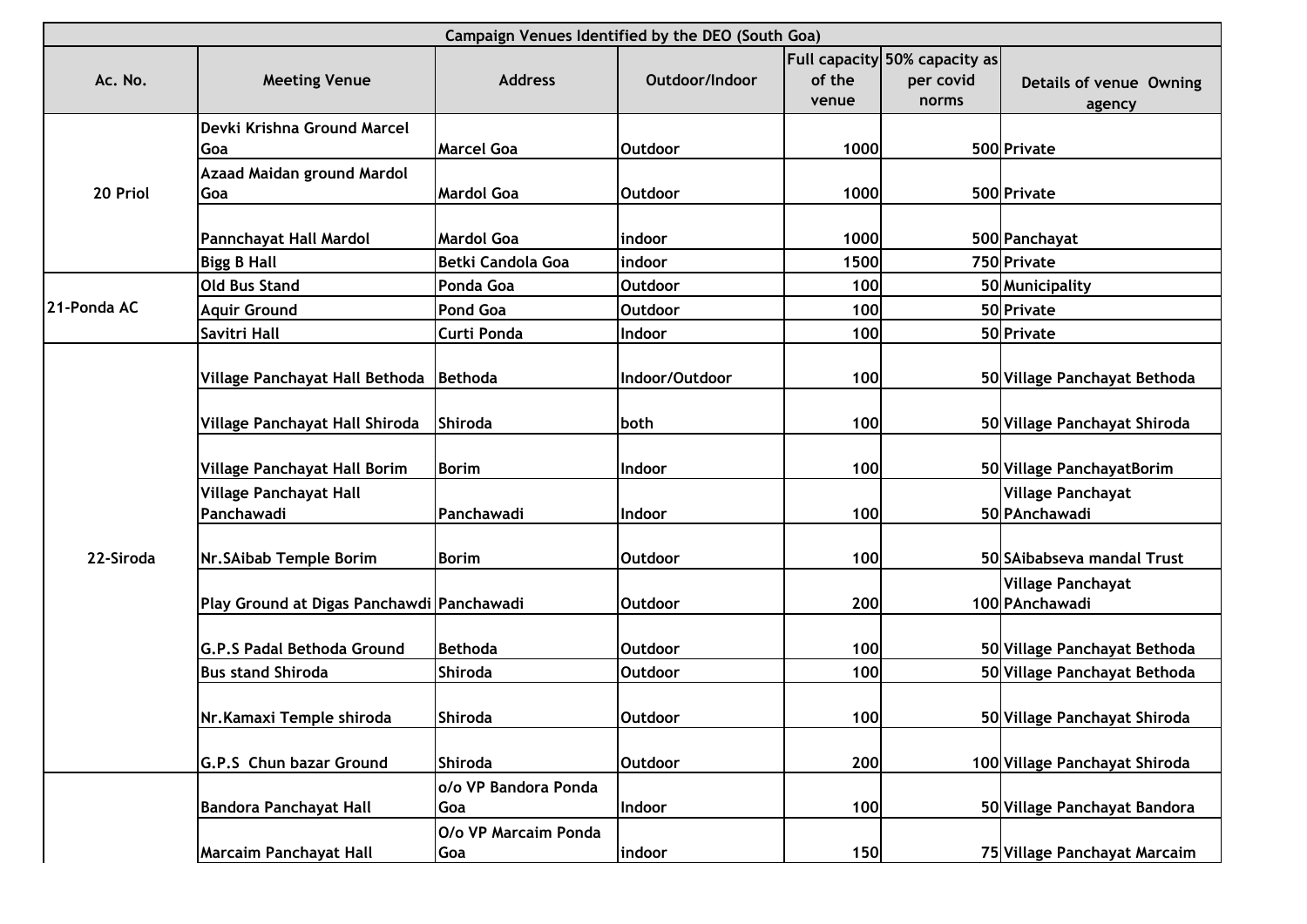| Ac. No.     | <b>Meeting Venue</b>                                           | <b>Address</b>                                                                     | Outdoor/Indoor | of the<br>venue | Full capacity 50% capacity as<br>per covid<br>norms | Details of venue Owning<br>agency               |
|-------------|----------------------------------------------------------------|------------------------------------------------------------------------------------|----------------|-----------------|-----------------------------------------------------|-------------------------------------------------|
|             |                                                                | O/o VP Wadi Talulim                                                                |                |                 |                                                     | Village Panchayat Wadi                          |
|             | Wadi-Talaulim Panchayat Hall                                   | Ponda Goa                                                                          | indoor         | 100             |                                                     | 50 Talulim Ponda Goa                            |
|             | Queula Panchayat Hall                                          | O/o VP Queula,<br>Kapileshwari Goa                                                 | indoor         | 100             |                                                     | 50 Village Panchayat Queula                     |
|             | Bhausaheb Bandodkar Kashi<br><b>Math Ground</b>                | <b>Bandora Ponda Goa</b>                                                           | <b>Outdoor</b> | 500             |                                                     | 250 Village Panchayat Bandora                   |
| 23 Marcaim  |                                                                | C/o VP Marcaim, Near<br>PHC Marcaim, Ponda                                         | outdoor        | 1000            |                                                     |                                                 |
|             | <b>Panchayat Ground Marcaim</b>                                | Goa<br><b>Opposite Village</b><br><b>Panchayat Office</b><br>Queula, Kapileshwari, |                |                 |                                                     | 500 Village Panchayat Marcaim                   |
|             | <b>Playground Queula</b>                                       | Ponda Goa                                                                          | outdoor        | 500             |                                                     | 250 Village Panchayat Queula                    |
|             | <b>Playground Talaulim</b>                                     | Wadi-Talulim Ponda Goa outdoor                                                     |                | 500             |                                                     | Village Panchayat Wadi-<br>250 Talaulim         |
|             | <b>GEC Playground Farmagudi</b>                                | Farmagudi Ponda Goa                                                                | outdoor        | 1500            |                                                     | <b>Goa Engineering College</b><br>750 Farmagudi |
|             | <b>KTC Bus Stand Ponda</b>                                     | <b>Bandora Ponda Goa</b>                                                           | outdoor        | 500             |                                                     | 250 Kadamba Corporation Limited                 |
|             | Dr. babashaheb ambedkar<br>vocational centre, headland<br>sada | Mpt colony, headland<br>sada                                                       | indoor         | 200             |                                                     | 100 MPT                                         |
|             | women empowerment centre                                       | headland sada                                                                      | indoor         | 200             |                                                     | 100 CHLD                                        |
|             | rose circle ground                                             | headland sada                                                                      | outdoor        | 2000            |                                                     | 1000 Sport Authority of Goa                     |
|             | volleyballground                                               | near kalavti temple,<br>headland sada                                              | outdoor        | 1000            |                                                     | 500 Government                                  |
| 24 Mormugao | government middle school                                       | jetty                                                                              | outdoor        | 2000            |                                                     | 1000 Government                                 |
|             | football ground                                                | bodga                                                                              | outdoor        | 1500            |                                                     | 750 Government                                  |
|             | Laxminarayan temple hall                                       | headland sada                                                                      | indoor         | 100             |                                                     | 50 Temple Commitee                              |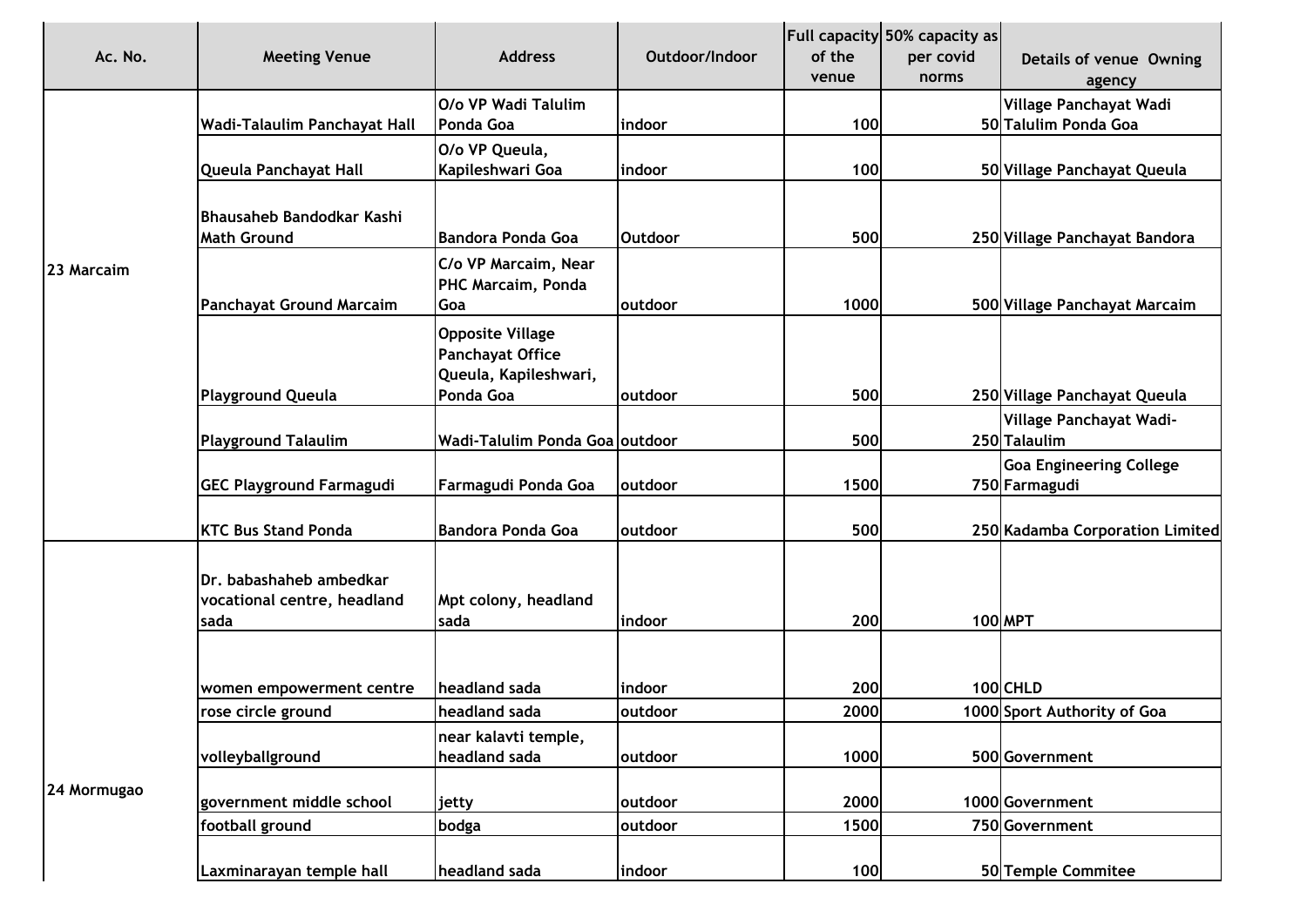| Ac. No.         | <b>Meeting Venue</b>                                                           | <b>Address</b>                                                                  | Outdoor/Indoor  | of the<br>venue | Full capacity 50% capacity as<br>per covid<br>norms | Details of venue Owning<br>agency |
|-----------------|--------------------------------------------------------------------------------|---------------------------------------------------------------------------------|-----------------|-----------------|-----------------------------------------------------|-----------------------------------|
|                 | laxminaryan temple open air                                                    | headland sada                                                                   | outdoor         | 200             |                                                     | 100 Temple Commitee               |
|                 | ravindra bhavan mini theatre                                                   | <b>baina</b>                                                                    | indoor          | 100             |                                                     | 50 Ravindra Bhavan                |
|                 | officer club                                                                   | headland sada                                                                   | outdoor         | 1000            |                                                     | 500 MPT                           |
|                 | jogger park, near police<br>quarters                                           | bogda                                                                           | outdoor         | 2000            |                                                     | 1000 Government                   |
| 25 Vaco da Gama | Opposite side of Mormugao<br><b>Muncipal Council Building,</b><br><b>Vasco</b> | Opposite side of<br>Mormugao Muncipal<br>Council Building, Vasco Outdoor/Indoor |                 | 500             |                                                     | 250 Taxi Stand                    |
|                 | <b>Bhute Bhat Ground</b>                                                       | <b>Baina</b>                                                                    | <b>Outdoor</b>  | 700             |                                                     | 350 Government                    |
|                 | <b>Mangor Stports Club</b>                                                     | <b>Mangor Hill</b>                                                              | <b>Outdoor</b>  | 400             |                                                     | 200 Mangor Stports Club           |
|                 | last bus stop                                                                  | <b>New Vaddem</b>                                                               | <b>Outdoor</b>  | 200             |                                                     | $100$ Govt                        |
|                 | Gajashree Vidyalaya                                                            | <b>New Vaddem</b>                                                               | <b>Outddoor</b> | 150             |                                                     | 75 Association                    |
|                 | Durgamata Temple                                                               | <b>New Vaddem</b>                                                               | <b>Outddor</b>  | 150             |                                                     | 75 Association                    |
|                 | <b>Govt School</b>                                                             | <b>New Vaddem</b>                                                               | <b>Outddoor</b> | 300             |                                                     | $150$ govt                        |
|                 | Santoshimata Temple                                                            | <b>New Vaddem</b>                                                               | Indoor          | 400             |                                                     | 200 Trustee                       |
|                 | <b>Ganesh Temple</b>                                                           | <b>New Vaddem</b>                                                               | <b>Outdoor</b>  | 100             |                                                     | 50 Govt                           |
|                 | Lima Laitao Godown                                                             | <b>New Vaddem</b>                                                               | <b>Outdoor</b>  | 100             |                                                     | 50 Owner                          |
|                 | Mini Football Ground                                                           | <b>New Vaddem</b>                                                               | <b>Outdoor</b>  | 300             |                                                     | 150 Govt                          |
|                 | <b>Vaddem Lake</b>                                                             | Vaddem                                                                          | <b>Outdoor</b>  | 300             |                                                     | $150$ Govt                        |
|                 | <b>Village Panchayat Hall</b>                                                  | <b>Chicalim</b>                                                                 | Indoor          | 200             |                                                     | 100 Sarpanch                      |
|                 | <b>Village Panchayat Ground</b>                                                | <b>Chicalim</b>                                                                 | <b>Outdoor</b>  | 2000            |                                                     | 1000 Govt                         |
|                 | Reginamundi Ground                                                             | <b>Chicalim</b>                                                                 | Outdoor         | 300             |                                                     | 150 Trustee                       |
|                 | <b>Community Hall</b>                                                          | Assai Dogari                                                                    | Indoor          | 200             |                                                     | 100 Association                   |
|                 | <b>SAG Ground</b>                                                              | Chicalim                                                                        | <b>Outdoor</b>  | 400             |                                                     | 200 Govt                          |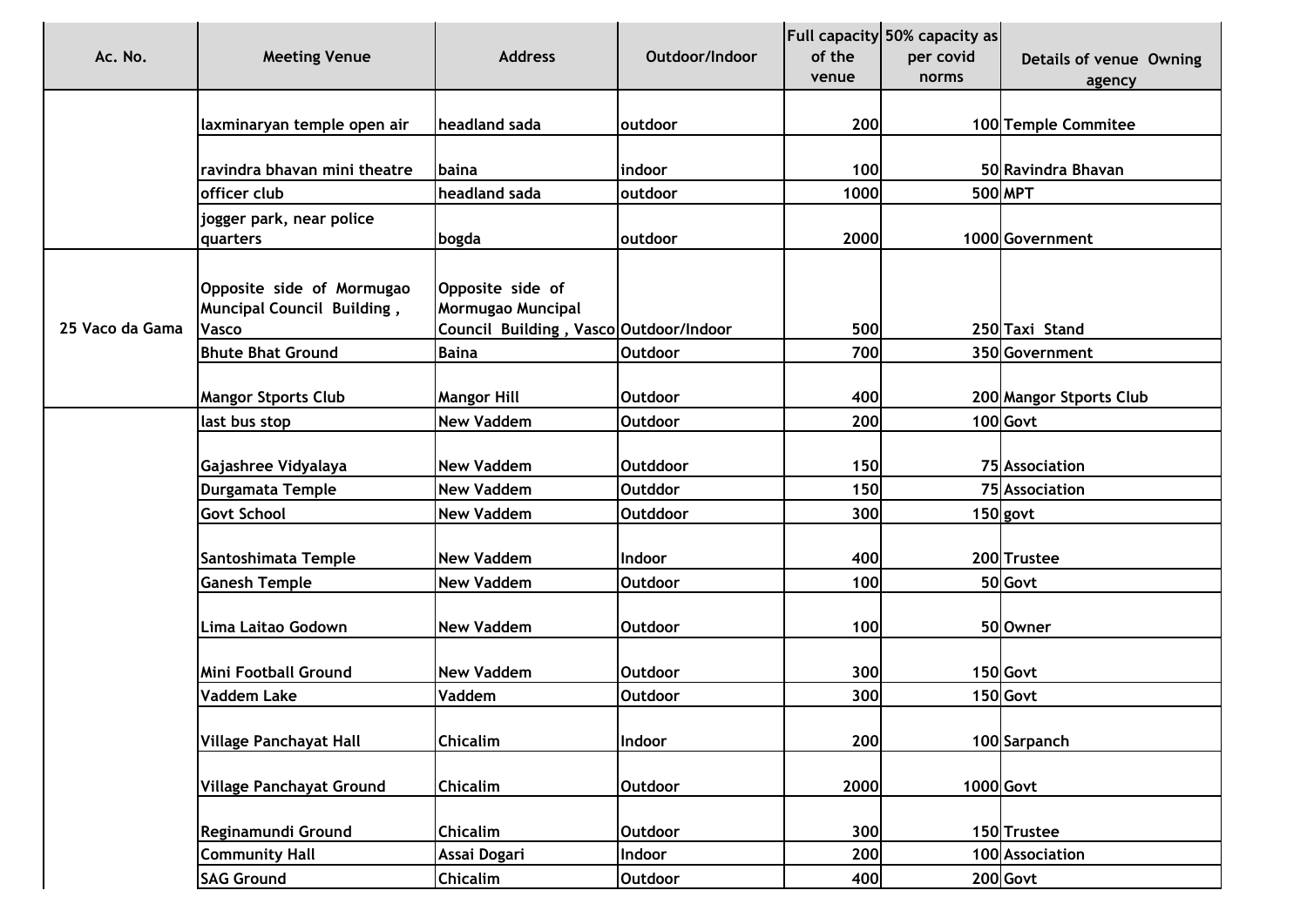| Ac. No.    | <b>Meeting Venue</b>          | <b>Address</b>    | Outdoor/Indoor  | of the<br>venue | Full capacity 50% capacity as<br>per covid<br>norms | Details of venue Owning<br>agency |
|------------|-------------------------------|-------------------|-----------------|-----------------|-----------------------------------------------------|-----------------------------------|
| Dabolim 26 | <b>Open Park Sport Ground</b> | Jairamnagar       | <b>Outdoor</b>  | 400             |                                                     | 200 Govt                          |
|            |                               |                   |                 |                 |                                                     |                                   |
|            | <b>Near Chicalim Garden</b>   | <b>Chicalim</b>   | <b>Outdoor</b>  | 500             |                                                     | 250 Private                       |
|            | Near St. Jaciento Church      | <b>Chicalim</b>   | <b>Outdoor</b>  | 500             |                                                     | 250 Private                       |
|            | Near Matvem Dabolim Chapel    | <b>Dabolim</b>    | <b>Outdoor</b>  | 100             |                                                     | 50 Private                        |
|            | <b>Near Railway Station</b>   | <b>Dabolim</b>    | <b>Outdooor</b> | 1000            |                                                     | 500 Private                       |
|            | <b>Near Dabolim Junction</b>  | <b>Dabolim</b>    | <b>Outdoor</b>  | 500             |                                                     | 250 Private                       |
|            | Near Water Tank, JNC          | <b>Chicalim</b>   | <b>Outdoor</b>  | 200             |                                                     | 100 Private                       |
|            | <b>Near Badminton Court</b>   | <b>Bogmalo</b>    | <b>Outdoor</b>  | 100             |                                                     | 50 Private                        |
|            | Opp. Urban shop               | <b>Bogmalo</b>    | <b>Outdoor</b>  | 50              |                                                     | 25 Private                        |
|            | Near Bagmalo Panchayat        | <b>Bogmalo</b>    | <b>Outdoor</b>  | 200             |                                                     | 100 Private                       |
|            | <b>Near Mahadev Temple</b>    | <b>Bogmalo</b>    | <b>Outdoor</b>  | 100             |                                                     | 50 Private                        |
|            | Near Sai Baba Temple          | <b>Bogmalo</b>    | <b>Outdoor</b>  | 100             |                                                     | 50 Private                        |
|            | Village Panchayat hall        | cansaulim         | Indoor          | 150             |                                                     | 70 Village Panchayat hall         |
|            | Village Panchayat hall        | Cortalim          | Indoor          | 200             |                                                     | 100 Village Panchayat hall        |
|            | sa-livera hall                | sotrant.          | <b>Outdoor</b>  | 80              |                                                     | 40 Private                        |
|            | <b>Ekta community hall</b>    | <b>Upasnagar</b>  | Indoor          | 200             |                                                     | 100 Ekta community hall           |
|            | <b>OLPS Chapel Ground</b>     | <b>Curpavaddo</b> | <b>Outdoor</b>  | 1000            |                                                     | 500 OLPS School                   |
|            | Swami Vivekanand Hall         | Zuarinagar        | Indoor          | 100             |                                                     | 50 MES College                    |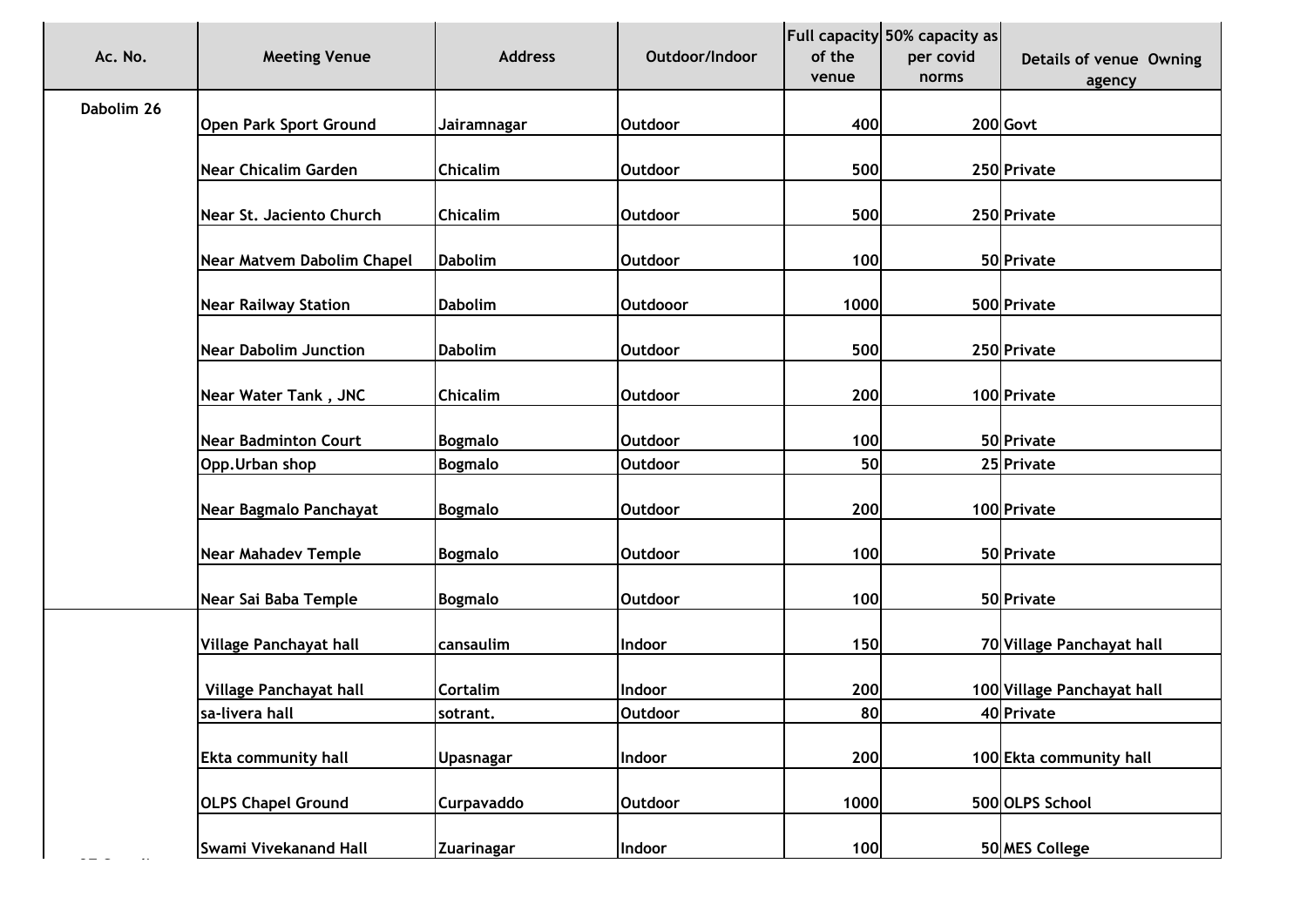| Ac. No.     | <b>Meeting Venue</b>                          | <b>Address</b>                    | Outdoor/Indoor | of the | <b>Full capacity 50% capacity as</b><br>per covid | Details of venue Owning                 |
|-------------|-----------------------------------------------|-----------------------------------|----------------|--------|---------------------------------------------------|-----------------------------------------|
|             |                                               |                                   |                | venue  | norms                                             | agency                                  |
| 27 Cortalim |                                               |                                   |                |        |                                                   |                                         |
|             | Zuarinagar old petrol pump                    | Zuarinagar                        | outdoor        | 100    |                                                   | 50 Private                              |
|             | Maruti Temple                                 | <b>Zuarinagar</b>                 | outdoor        | 100    |                                                   | 50 Private                              |
|             | Government primary & High<br>school ground    | Zuarinagar                        | outdoor        | 500    |                                                   | Government primary & High<br>250 school |
|             | Asiyana school                                | <b>Zuarinagar</b>                 | Indoor         | 60     |                                                   | 30 Private                              |
|             | Kiran Niketan School                          | Zuarinagar                        | outdoor        | 100    |                                                   | 50 Private                              |
|             | Shantadurga temple hall                       | Sancoale                          | Indoor         | 200    |                                                   | 100 Private                             |
|             | Napoleon Landmark                             | Ultima Parte, Calata,<br>Majorda. | <b>Outdoor</b> | 800    |                                                   | 400 private                             |
|             | Club Hall, Associacao<br>Academica de Majorda | Majorda                           | Indoor         | 300    |                                                   | 150 private                             |
|             | <b>Musson Ground</b>                          | Majorda                           | outdoor        | 1000   |                                                   | 500 VP Majorda                          |
|             | Village Panchayat Hall,<br>Loutolim           | Loutolim                          | Indoor         | 500    |                                                   | Village Panchayat Hall,<br>250 Loutolim |
|             | Mount Splash, Orgao                           | Loutolim                          | <b>Outdoor</b> | 250    |                                                   | 100 private                             |
|             | <b>Big Foot</b>                               | Loutolim                          | <b>Outdoor</b> | 800    |                                                   | 400 private                             |
|             | <b>Crystal Rock</b>                           | Loutolim                          | <b>Outdoor</b> | 1200   |                                                   | 600 private                             |
|             | Alua Resturant                                | Verna                             | Indoor         | 500    |                                                   | 250 private                             |
|             | <b>Wild Orchid</b>                            | Majorda                           | outdoor        | 1000   |                                                   | 500 private                             |
|             | <b>Gods Garden</b>                            | Verna                             | outdoor        | 700    |                                                   | 400 private                             |
| 28-Nuvem    | Alvares Bar & Resturant                       | Verna                             | outdoor        | 200    |                                                   | 100 private                             |
|             | Soul Soffle                                   | Verna                             | outdoor        | 200    |                                                   | 100 private                             |
|             | village Panchayat Hall, Verna                 | Verna                             | Indoor         | 500    |                                                   | 250 village Panchayat Hall, Verna       |
|             | <b>George Bay</b>                             | <b>Utorda</b>                     | outdoor        | 1000   |                                                   | 500 private                             |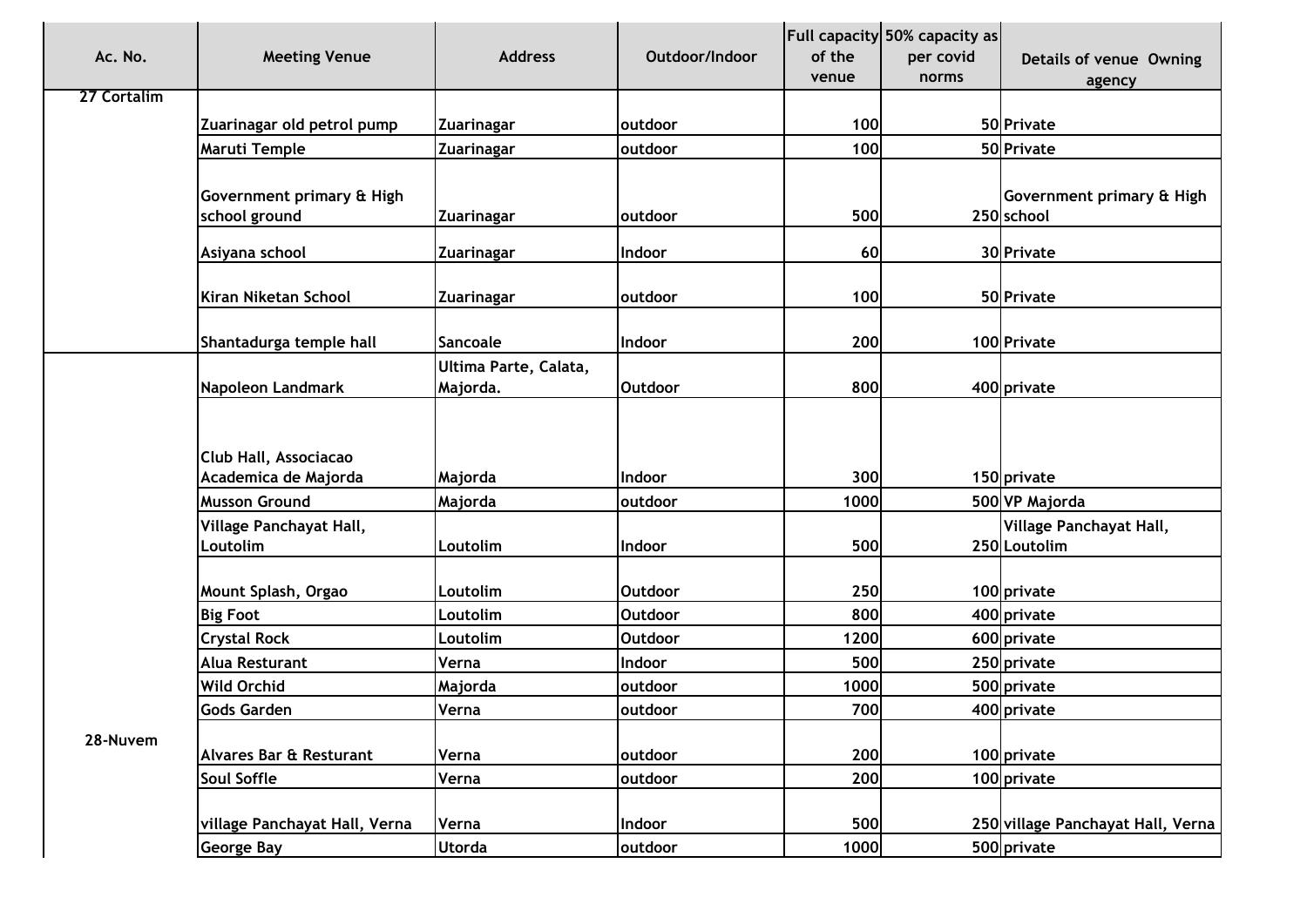| Ac. No.        | <b>Meeting Venue</b>                                    | <b>Address</b>            | Outdoor/Indoor | of the<br>venue | Full capacity 50% capacity as<br>per covid<br>norms | Details of venue Owning<br>agency    |
|----------------|---------------------------------------------------------|---------------------------|----------------|-----------------|-----------------------------------------------------|--------------------------------------|
|                | Quinta de Valadares                                     | <b>Nagoa</b>              | outdoor        | 1500            |                                                     | 750 private                          |
|                | Our Lady of Socourr Hall                                | <b>Nagoa</b>              | Indoor         | 300             |                                                     | 150 Our lady of Succor SChool        |
|                | Village Panchayat HAll, Nuvem                           | <b>Nuvem</b>              | Indoor         | 300             |                                                     | Village Panchayat HAll,<br>150 Nuvem |
|                | <b>Woodbourne Counrty Club</b>                          | Nuvem                     | <b>Outdoor</b> | 1000            |                                                     | 500 private                          |
|                | Palavra de Jardim                                       | <b>Nuvem</b>              | <b>Outdoor</b> | 1000            |                                                     | 500 private                          |
|                | In Front of Panchayat<br><b>Betalbatim</b>              | <b>Betalbatim</b>         | <b>Outdoor</b> | 500             |                                                     | 250 Panchayat Betalbatim             |
|                | Joemitra Woods Open air Hall                            | <b>Maina Curtorim</b>     | <b>Outdoor</b> | 300             |                                                     | 150 Daryll Fernandes                 |
|                | Narrow Gate open air Hall,<br><b>Raitollem Curtorim</b> | <b>Raitollem Curtorim</b> | <b>Outdoor</b> | 500             |                                                     | 250 Regino Fernandes                 |
|                | St. Alex Church Ground,<br><b>Curtorim</b>              | <b>Madel Curtorim</b>     | <b>Outdoor</b> | 1000            |                                                     | 500 Under Church                     |
|                | St. Alex Church Hall, Curtorim                          | <b>Madel Curtorim</b>     | Indoor         | 500             |                                                     | 250 Under Church                     |
| 29-Curtorim AC | Panchayat Hall, Curtorim                                | <b>Batora Curtorim</b>    | Inddor         | 200             |                                                     | 100 Panchayat                        |
|                | Alegria Hall, Maina                                     | <b>Maina Curtorim</b>     | <b>Oudoor</b>  | 1000            |                                                     | 500 Paulito Menezes                  |
|                | Raia Panchayat hall                                     | Raia                      | Indoor         | 1000            |                                                     | 500 Panchayat                        |
|                | Our lady of snow Church hall                            | Raia                      | Indoor         | 1000            |                                                     | 500 under church                     |
|                | Adam & Eve open air hall                                | Mazilwaddo Raia           | <b>Outdoor</b> | 500             |                                                     | 250 Joshua Antao                     |
|                | White House open air hall                               | <b>Arlem Raia</b>         | <b>Outdoor</b> | 500             |                                                     | 250 Domnic Gauncar                   |
|                | Camorlim Panchayat hall,<br><b>Camorlim</b>             | Kurgutti, Camorlim        | Inddor/Outdoor | 500             |                                                     | 250 Panchayat                        |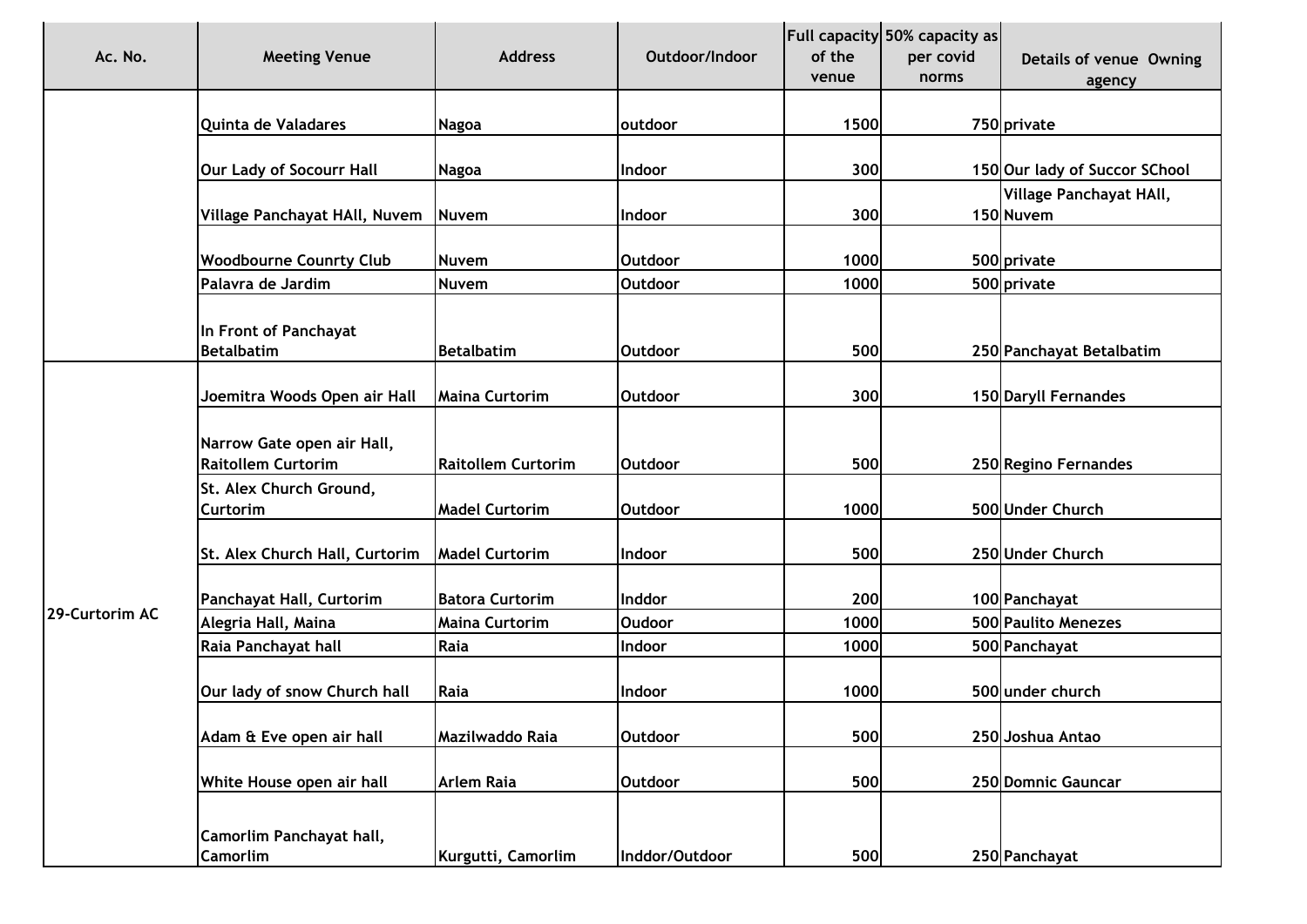| Ac. No.    | <b>Meeting Venue</b>                               | <b>Address</b>                                     | Outdoor/Indoor     | of the<br>venue | <b>Full capacity 50% capacity as</b><br>per covid<br>norms | Details of venue Owning<br>agency               |
|------------|----------------------------------------------------|----------------------------------------------------|--------------------|-----------------|------------------------------------------------------------|-------------------------------------------------|
|            | <b>The Samrat Garden</b>                           | Opp. Ravindra Bhawan,<br>Fatorda                   | Outdoor            | 500             | 250                                                        | Ashok Korgaonkar                                |
|            | The Venue                                          | Opp. Ravindra Bhawan,<br>Fatorda                   | Indoor             | 1000            | 500                                                        | Private                                         |
|            | <b>Sincro Hotel</b>                                | Near P.W.D. Office,<br>Fatorda                     | Indoor             | 150             | 75                                                         | Private                                         |
|            | St. Anthony Community Hall,<br><b>Agalli</b>       | <b>Agalli</b>                                      | Indoor             | 300             | 150                                                        | St. Joaquim Chapel, Borda                       |
| 30-Fatorda | <b>BPS Club, Pajifond</b>                          | Pajifond                                           | Indoor             | 100             | 50                                                         |                                                 |
|            | <b>Pheonic Club</b>                                | Chandrawado                                        | Indoor             | 150             | 75                                                         | <b>Pheonic Club</b>                             |
|            | We for Goa Forward Ground                          | <b>Murida</b>                                      | <b>Outdoor</b>     | 1000            | 500                                                        | Private                                         |
|            | Spring Hall, Chandrawado                           | Chandrawado                                        | Indoor             | 400             | 200                                                        | Private                                         |
|            | <b>B.M. Hall</b>                                   | <b>Borda</b>                                       | Indoor             | 150             | 75                                                         | Private                                         |
|            | <b>Community Hall,</b>                             | Mungul                                             | <b>Indoor</b>      | 100             | 50                                                         | Private                                         |
|            | Nagesh Garden                                      | Marlem, Borda                                      | Outdoor/Indoor     | 500             | 250                                                        | Private                                         |
|            | Gujarati Samaj Hall                                | <b>Gujarati Education</b><br>Trust, Vidhyanagar    | Indoor             |                 | 300 125-150                                                | <b>Gujarati Education Trust,</b><br>Vidhyanagar |
|            | Costa Ground                                       | <b>Costa Ground Aquem</b>                          | <b>Outdoor</b>     | 1500            |                                                            | 750 Despute in court                            |
|            | ground nr. Priyanka scty.,<br>behind costa factory | behind costa factory                               | outdoor            | 1000            |                                                            | 500 Costa, owner of Costa factory               |
|            | Electricity Dept.colony, nr<br>Power House         | <b>Electricity Dept.colony,</b><br>Inr Power House | <b>Outdoor</b>     | 200             |                                                            | 100 SE-I, Electricty Department                 |
|            | Near Timblo house.                                 | Aquem                                              | <b>All Outdoor</b> | 300             |                                                            | 150 unknown                                     |
|            | <b>Behind Fire station</b>                         | Aquem                                              | <b>All Outdoor</b> | 300             |                                                            | 150 KRCL                                        |
|            | Near Ram mandir                                    | Aquem                                              | <b>All Outdoor</b> | 100             |                                                            | 50 Ram Mandir Devesthan                         |
|            | Behind St.sebastian church.                        | Open space on road<br>side.                        | <b>All Outdoor</b> | 100             |                                                            | 50 Unknown                                      |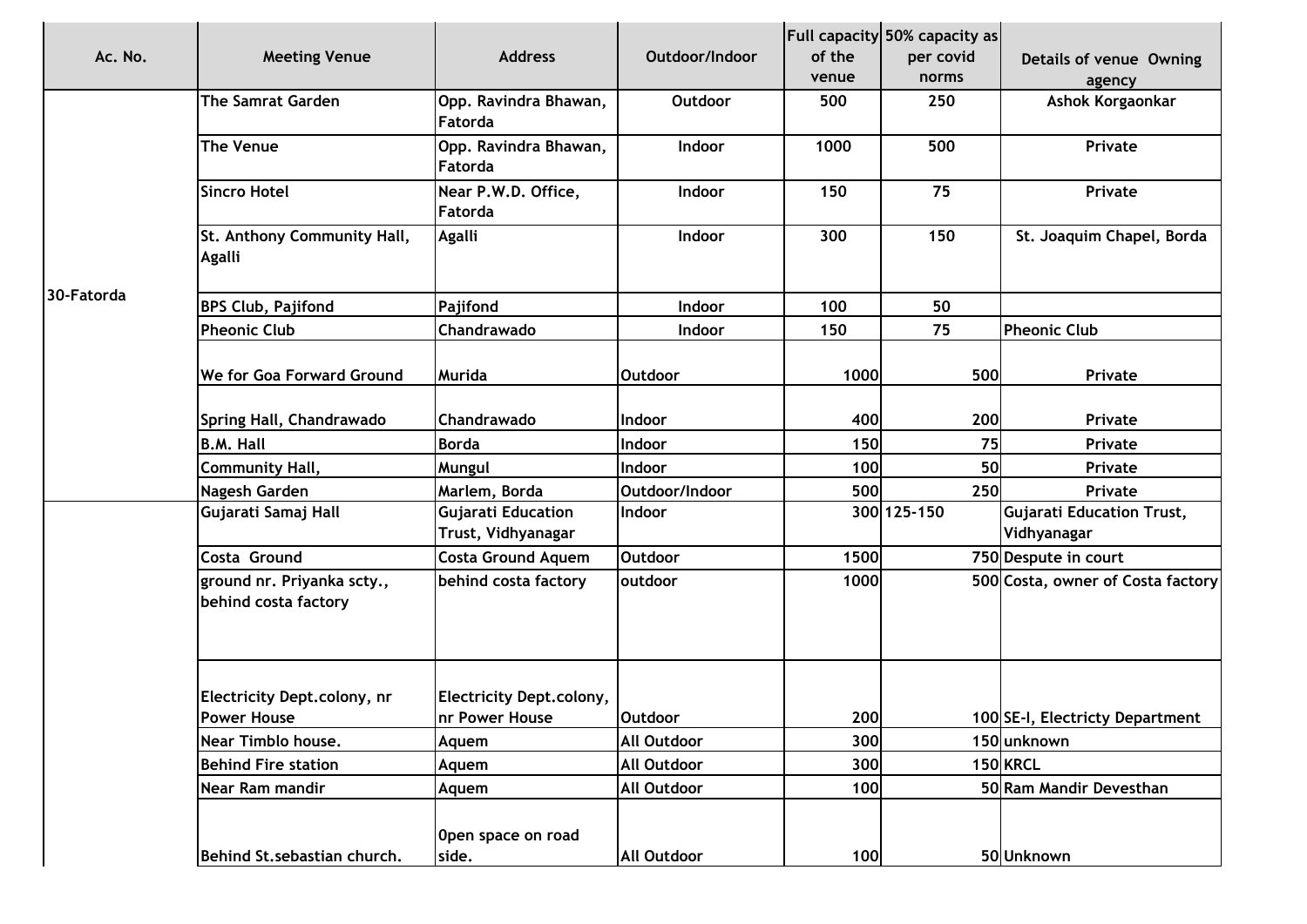| Ac. No.<br><b>Meeting Venue</b>                           | <b>Address</b>                         | Outdoor/Indoor | of the<br>venue    | Full capacity 50% capacity as<br>per covid<br>norms | Details of venue Owning<br>agency                    |
|-----------------------------------------------------------|----------------------------------------|----------------|--------------------|-----------------------------------------------------|------------------------------------------------------|
| Opp. Madgaum Urban Bank,                                  | Aquem                                  | outdoor        | around 200         |                                                     | 100Unkown                                            |
| <b>KRCL Hall</b>                                          | <b>KRCL Qrst, Calconda</b>             | indoor         | 300                |                                                     | <b>150 KRCL</b>                                      |
|                                                           |                                        |                |                    |                                                     |                                                      |
| Dhaivednya Brahman samaj Hall Calcondem                   |                                        | Indoor         | 500                |                                                     | 250 Devyanya committee                               |
|                                                           | Nr. Azad Nagar,<br>calconda            | outdoor        | 300                |                                                     | 150 KRCL                                             |
| Nr. Azad Nagar, calconda<br>Nr State Bank, Colmorod       | <b>Colmorod</b>                        | outdoor        | 150                |                                                     | 75 Unkonwn                                           |
|                                                           |                                        |                |                    |                                                     |                                                      |
| New Posh English High School,<br><b>Ground floor Hall</b> | Colmoroad                              | Indoor         | capacity of<br>100 | <b>75</b>                                           | Posh School, Private property<br>owned by the school |
|                                                           | <b>Behind Sitara motors nr</b>         |                | more den           |                                                     |                                                      |
| <b>Colmorod Chapel</b>                                    | Posh High School                       | outdoor        | 200                |                                                     | 100Unkown                                            |
| Nr St. Cruz Chapel                                        | Chari wado, Sirvodem                   | outdoor        | <b>150</b>         |                                                     | 75 Unknown                                           |
|                                                           |                                        |                | <b>Capacity of</b> |                                                     |                                                      |
| Sirvodem sports club ground                               | Near J. K Residency                    | <b>Outdoor</b> | 100                |                                                     | Open ground                                          |
| Nr St. Cruz Chapel                                        | Chari wado, Sirvodem                   | outdoor        | 150                |                                                     | 75 Unknown                                           |
| Nr Quba Masjid                                            | Kharelem                               | Outdoor        | 200                |                                                     | 100 Unknown                                          |
| <b>PARKING AREA NEAR RAZA</b><br><b>PLAZA BUILDING</b>    | <b>NR RAILWAY</b><br><b>OVERBRIDGE</b> | <b>OUTDOOR</b> | 100 to 150         |                                                     | 75 RAZA PLAZA MANAGEMENT                             |
|                                                           |                                        |                |                    |                                                     |                                                      |
| opp to maruti temple pedda                                | near maruti temple                     | outdoor        | 100                |                                                     | 50 Communidade of salcete                            |
| opp Ivo Plaza                                             | Pedda Khareband                        | <b>Outdoor</b> | 90 to 100          |                                                     | 50 Unknown                                           |
| <b>Dawood Chal</b>                                        | Khareband                              | outdoor        | <b>150</b>         |                                                     | 75 Unknown                                           |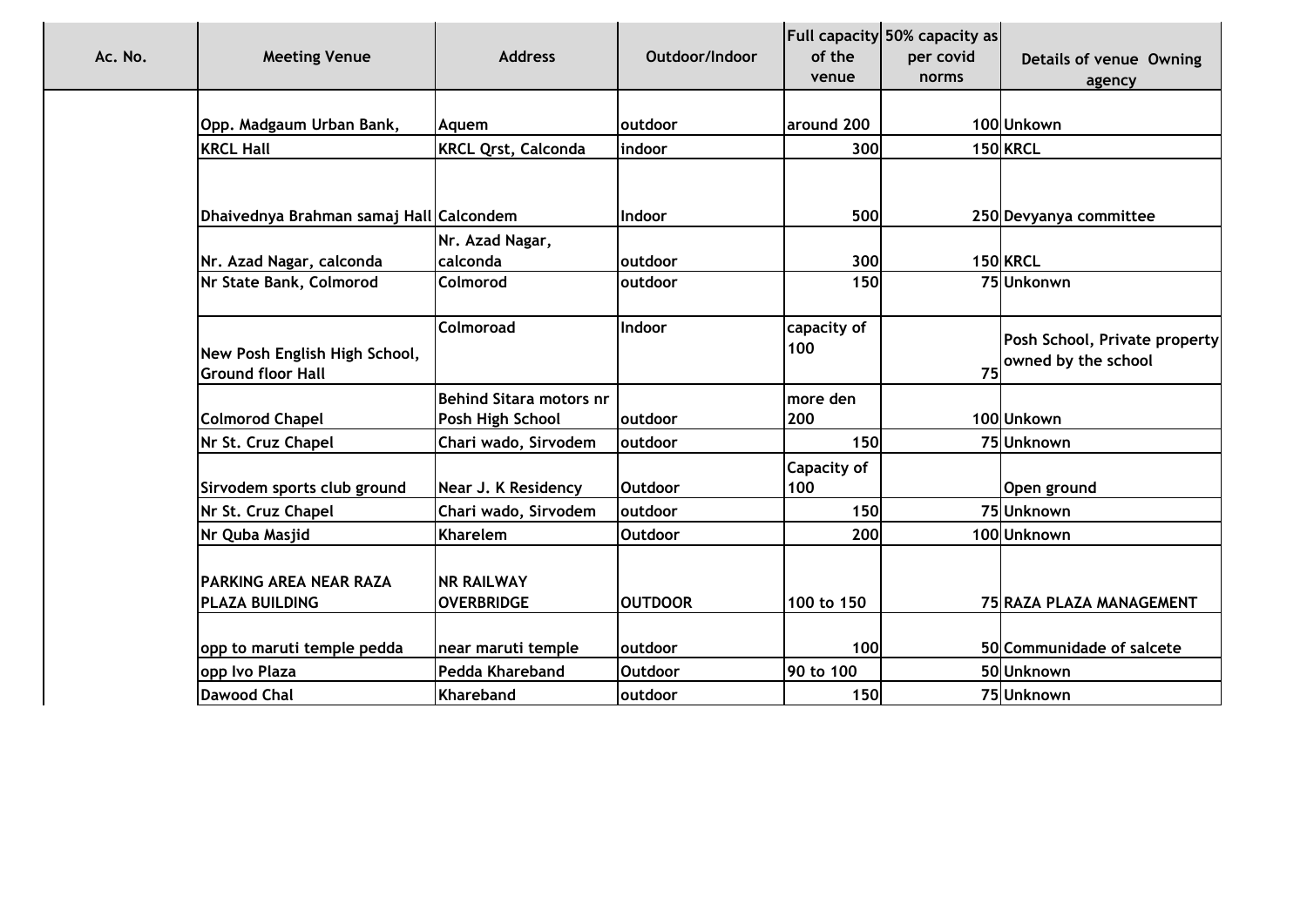| <b>Meeting Venue</b>                    | <b>Address</b>           | Outdoor/Indoor | of the<br>venue         | Full capacity 50% capacity as<br>per covid<br>norms | Details of venue Owning<br>agency      |
|-----------------------------------------|--------------------------|----------------|-------------------------|-----------------------------------------------------|----------------------------------------|
|                                         |                          |                |                         |                                                     |                                        |
|                                         |                          |                |                         |                                                     |                                        |
|                                         |                          |                |                         |                                                     |                                        |
|                                         |                          |                |                         |                                                     |                                        |
|                                         |                          |                | <b>Normally</b>         |                                                     |                                        |
|                                         |                          |                | there is no             |                                                     |                                        |
|                                         |                          |                | proper                  |                                                     |                                        |
|                                         |                          |                | venue in<br>part 27 for |                                                     |                                        |
|                                         |                          |                | conducting              |                                                     |                                        |
|                                         |                          |                | meetings,               |                                                     |                                        |
|                                         |                          |                | all meetings            |                                                     |                                        |
|                                         |                          |                | are taken up            |                                                     |                                        |
| Near Girish kare house for              |                          |                | by ward                 |                                                     |                                        |
| corner meets (roadise)<br>Harmonia Club | comba                    | outdoor        | wise.<br>400            |                                                     | 75 Roadside<br>200 Harmonia Club Owner |
|                                         | <b>Opp Metropole</b>     | Indoor         |                         |                                                     |                                        |
| behind civil and criminal court Comba   |                          | outdoor        | 150                     |                                                     | 75 PWD roads                           |
| near vithal mandir                      | Comba                    | outdoor        | 150                     |                                                     | 75 PWD roads                           |
| Near Sai Baba Temple                    | <b>Malbhat</b>           | outdoor        | 150                     |                                                     | 100 PWD roads                          |
|                                         |                          |                |                         |                                                     |                                        |
| <b>Near old railway station</b>         | <b>Malbhat</b>           | outdoor        | around 500              |                                                     | <b>MMC Margao</b>                      |
|                                         |                          |                | <b>Under</b>            |                                                     |                                        |
| Lohiya maidan                           | opp wellness pharmacy    | outdoor        | Renovation              |                                                     | 300 MMC MARGAO                         |
| <b>Police quaters Ground</b>            | Comba Margao             | outdoor        | Around 300              |                                                     | 150 Comunidade of Salcete              |
|                                         | near M & N eng high      |                |                         |                                                     |                                        |
| vidhya bhuvan hall comba                | school                   | indoor         | around 500              |                                                     | Vidhya Bhuvan Manegement               |
|                                         | Silver Gate, near forest |                |                         |                                                     | <b>Silver Gate Estate Society</b>      |
| Silver Gate Estate Ground               | department               | <b>Outdoor</b> | 100                     |                                                     | 50 office.                             |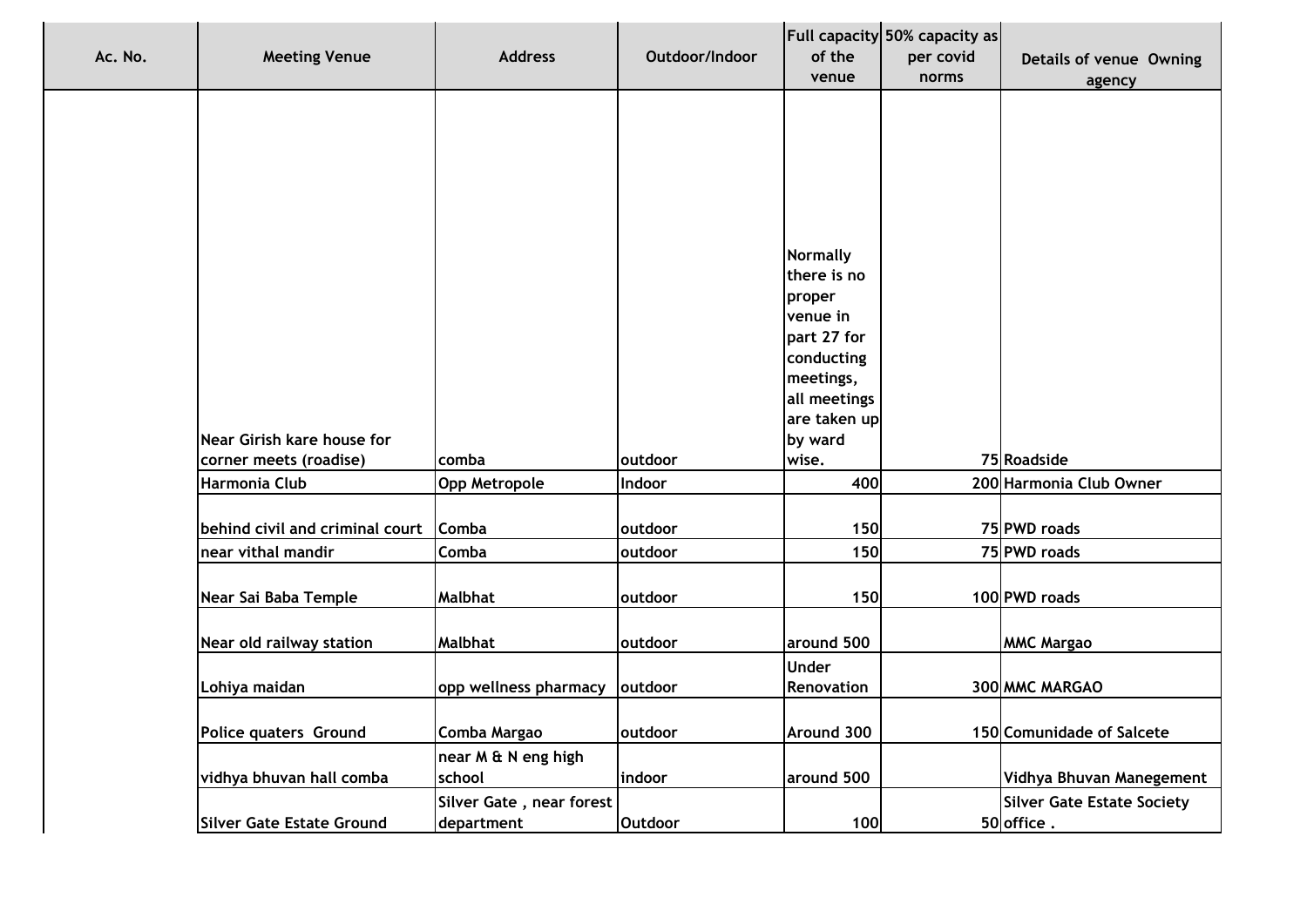| Ac. No.   | <b>Meeting Venue</b>               | <b>Address</b>                                     | Outdoor/Indoor | of the<br>venue | <b>Full capacity 50% capacity as</b><br>per covid<br>norms | Details of venue Owning<br>agency                                           |
|-----------|------------------------------------|----------------------------------------------------|----------------|-----------------|------------------------------------------------------------|-----------------------------------------------------------------------------|
|           | <b>Bank of India Quarters</b>      | <b>Bank Of India Quarters,</b><br>near Apana Bazar | <b>Outdoor</b> | 50              |                                                            | <b>Agnelo F Fernandes and Bank</b><br>of India Quarters (Open<br>25 Ground) |
|           |                                    | behind MCC Ground,                                 |                |                 |                                                            |                                                                             |
| 31 Margao | Maria Band                         | Calconda                                           | outdoor        | 300             |                                                            | 150 Comunidade of Salcete                                                   |
|           | <b>Steven Garage</b>               | Pequeno Vanelim, Colva Outdoor                     |                | 100             |                                                            | 50 Steven Fernandes                                                         |
|           | <b>Near Jack Fruit Guest House</b> | Sernabatim, Colva                                  | <b>Outdoor</b> | 100             |                                                            | 50 Private Plot                                                             |
|           | Near Ma Mickey Bar and             |                                                    |                |                 |                                                            |                                                                             |
|           | <b>Restaurant</b>                  | Novowaddo, Colva                                   | <b>Outdoor</b> | 500             |                                                            | 250 Private Plot                                                            |
|           | <b>Behind Liberty Bar</b>          | Grand vanelim, Colva                               | <b>Outdoor</b> | 150             |                                                            | 75 Fabrica Holy Spirit Church                                               |
|           | Ninvaddo Khuris                    | 4th Ward, Colva                                    | <b>Outdoor</b> | 100             |                                                            | 50 Private Property                                                         |
|           | Ninvaddo Khuris                    | 4th Ward, Colva                                    | <b>Outdoor</b> | 100             |                                                            | 50 Private Property                                                         |
|           | San Joao Moll                      | 2nd Ward, Colva                                    | Outdoor        | 100             |                                                            | 50 Fabrica Colva Church                                                     |
|           | <b>Near Manda Khuris</b>           | Seraulim                                           | <b>Outdoor</b> | 200             |                                                            | 100 Fabrica Seraulim Church                                                 |
|           | <b>OUR LADY PILLAR CHURCH</b>      | <b>SERAULIM</b>                                    | <b>INDOOR</b>  | 300             |                                                            | 150 Fabrica Seraulim Church                                                 |
|           | <b>Near Amparo Chappel</b>         | <b>Mabai Ground Per-</b><br>Seraulim               | <b>Outdoor</b> | 400             |                                                            | 200 Fabrica Seraulim Church                                                 |
|           | <b>Near Kurchadkar Building</b>    | Pedda Grande,<br><b>Benaulim</b>                   | <b>Outdoor</b> | 200             |                                                            | <b>100 Private Society</b>                                                  |
|           | Near Cana Ground,                  | <b>Benaulim</b>                                    | <b>Outdoor</b> | 500             |                                                            | 250 Cana Dynamite Sports Club                                               |
|           | Near Ampem Ground,                 | <b>Benaulim</b>                                    | <b>Outdoor</b> | 500             |                                                            | 250 V.P.Cana Benaulim                                                       |
|           | Near Katkar Hall, voltar,          | <b>Benaulim</b>                                    | <b>Outdoor</b> | 300             |                                                            | <b>150 Private Property</b>                                                 |
|           | <b>Hanumoll Ground</b>             | <b>Hanumoll Ground Near</b><br>V.P. Cana Benaulim  | <b>Outdoor</b> | 500             |                                                            | 250 V. P. Cana Benaulim                                                     |
|           | Dando Ground                       | Dando Ground,<br><b>Benaulim</b>                   | <b>Outdoor</b> | 2000            |                                                            | 1000 V. P. Cana Benaulim                                                    |
|           | <b>Ximbumoll Ground</b>            | <b>Ximbumoll Ground</b><br>Bandar, Benaulim        | <b>Outdoor</b> | 1000            |                                                            | 500 United Club Benaulim                                                    |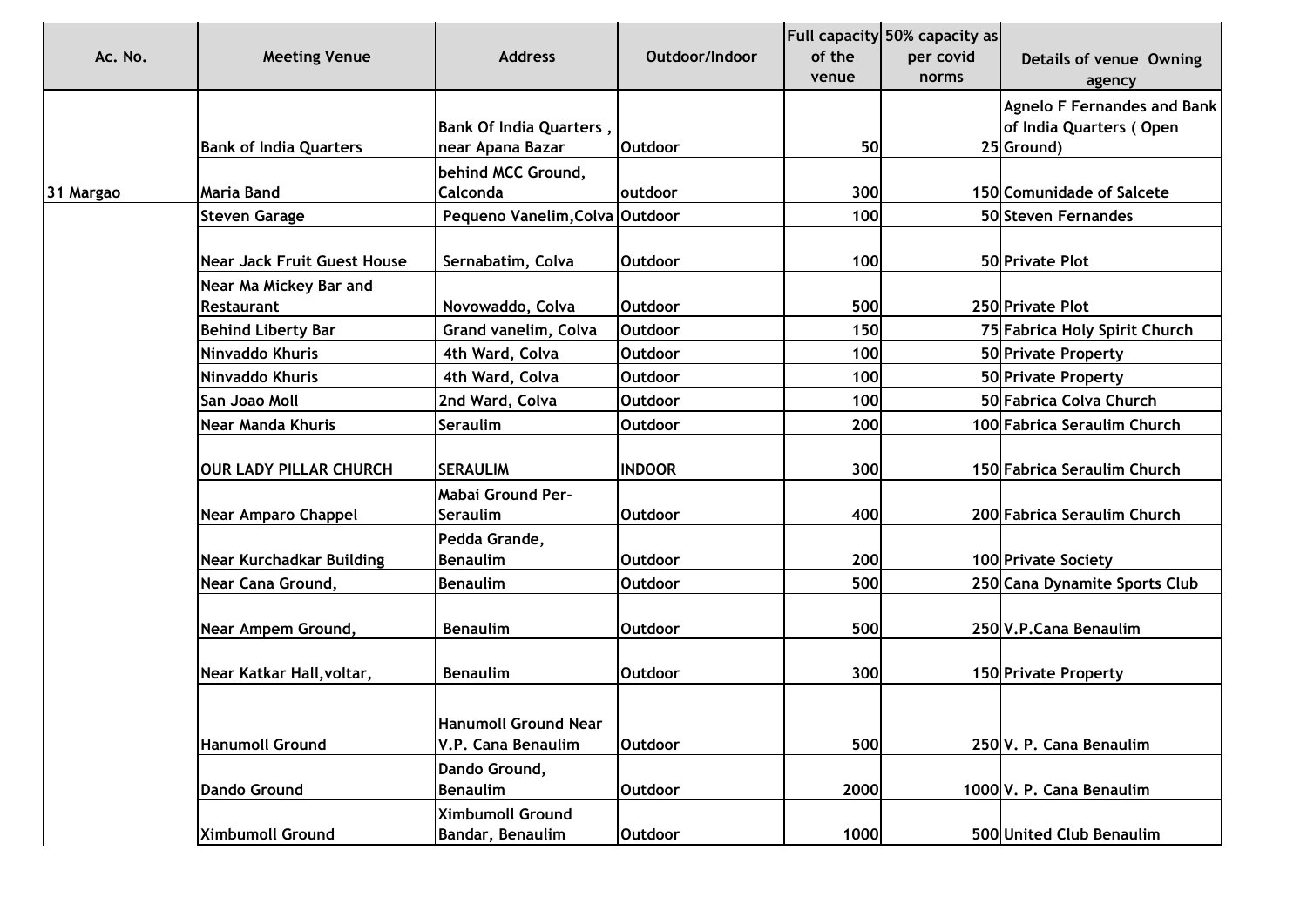| Ac. No.        | <b>Meeting Venue</b>                        | <b>Address</b>                                             | Outdoor/Indoor | of the<br>venue | Full capacity 50% capacity as<br>per covid<br>norms | Details of venue Owning                         |
|----------------|---------------------------------------------|------------------------------------------------------------|----------------|-----------------|-----------------------------------------------------|-------------------------------------------------|
|                |                                             | Near Jacks Corner Bar &<br><b>Restaurant Vasvaddo</b>      |                |                 |                                                     | agency                                          |
|                | <b>Jacks Corner Junction</b>                | Vaddie, Benaulim                                           | <b>Outdoor</b> | 500             |                                                     | 250 Luis Martin                                 |
|                | <b>Near Patrocin Chappel</b>                | Grande Pulvaddo,<br><b>Benaulim</b>                        | <b>Outdoor</b> | 500             |                                                     | Fabrica st. John Baptist<br>250 Church Benaulim |
|                | <b>Near Kundaikar Chall</b>                 | Grande Pulvaddo,<br><b>Benaulim</b>                        | <b>Outdoor</b> | 500             |                                                     | 250 Rajdeep Kundaiker                           |
|                | Near Pinto Bar & Restaurant                 | Guneavaddo, Varca                                          | <b>Outdoor</b> | 100             |                                                     | 50 Private Property                             |
|                | Near Mary Castanha House                    | Uttordoxi, Varca                                           | <b>Outdoor</b> | 200             |                                                     | 100 Mary Castanha                               |
|                | Near Pifa Restaurant, Second<br>Fatrade     | Varca                                                      | <b>Outdoor</b> | 200             |                                                     | 100 Piedade                                     |
|                | <b>Filipe Neri Fortes</b>                   | Bironaik, Orlim                                            | <b>Outdoor</b> | 150             |                                                     | 75 Filipe Neri                                  |
|                | Santa Cruz Sports Club,                     | Cavelossim                                                 | <b>Outdoor</b> | 500             |                                                     | Santa Cruz Sports Club,<br>250 Cavelossim       |
|                | <b>Oppisite Silva Building Kirbhat</b>      | <b>Oppisite Silva Building</b><br>Kirbhat, Carmona         | <b>Outdoor</b> | 600             |                                                     | 300 Melquedios Silva                            |
| 32-Benaulim    | <b>Opposite Fish Market D'melo</b><br>Ward, | <b>Opposite Fish Market</b><br>D'melo Ward, Carmona        | <b>Outdoor</b> | 500             |                                                     | 250 Edwin Mascarenhas                           |
|                | Anjumen School                              | Anjumen School<br><b>Rumdamol Davorlim</b>                 | Indoor         | 400             | 200                                                 | Anjumen School                                  |
|                | <b>Panchayat Ground</b>                     | <b>Rumdamol Davorlim</b>                                   | Outdoor        | 500             | 300                                                 | Village Panchayat Rumdamol<br>Ground            |
| 33-Navelim A.C | <b>Sinquetim sports Complex</b>             | Singuetim                                                  | Outdoor        | 200             | 100                                                 | <b>Sinquetim sports Complex</b>                 |
|                | Navelim Open ground                         | <b>Near Perpetual Succor</b><br><b>Convent High School</b> | Outdoor        | 500             | 250                                                 | Navelim Open ground                             |
|                | Nagmodem Ground                             | Nagmodem Ground                                            | Outdoor        | 500             | 300                                                 | <b>Nagmodem Ground</b>                          |
|                | <b>Aquem-baixo Ground</b>                   | Aquem-Baixo near<br>Aquem-Baix, Panchayat                  | Outdoor        | 500             | 300                                                 | <b>Aquem-baixo Ground</b>                       |
|                | Mushroom Garden                             | Guirdolim                                                  | <b>Outdoor</b> | 1000            |                                                     | 500 Sebastiao Rodrigues                         |
|                | <b>Pink Balloon</b>                         | Guirdolim                                                  | <b>Outdoor</b> | 1000            |                                                     | 500 Milagres Gonsalves                          |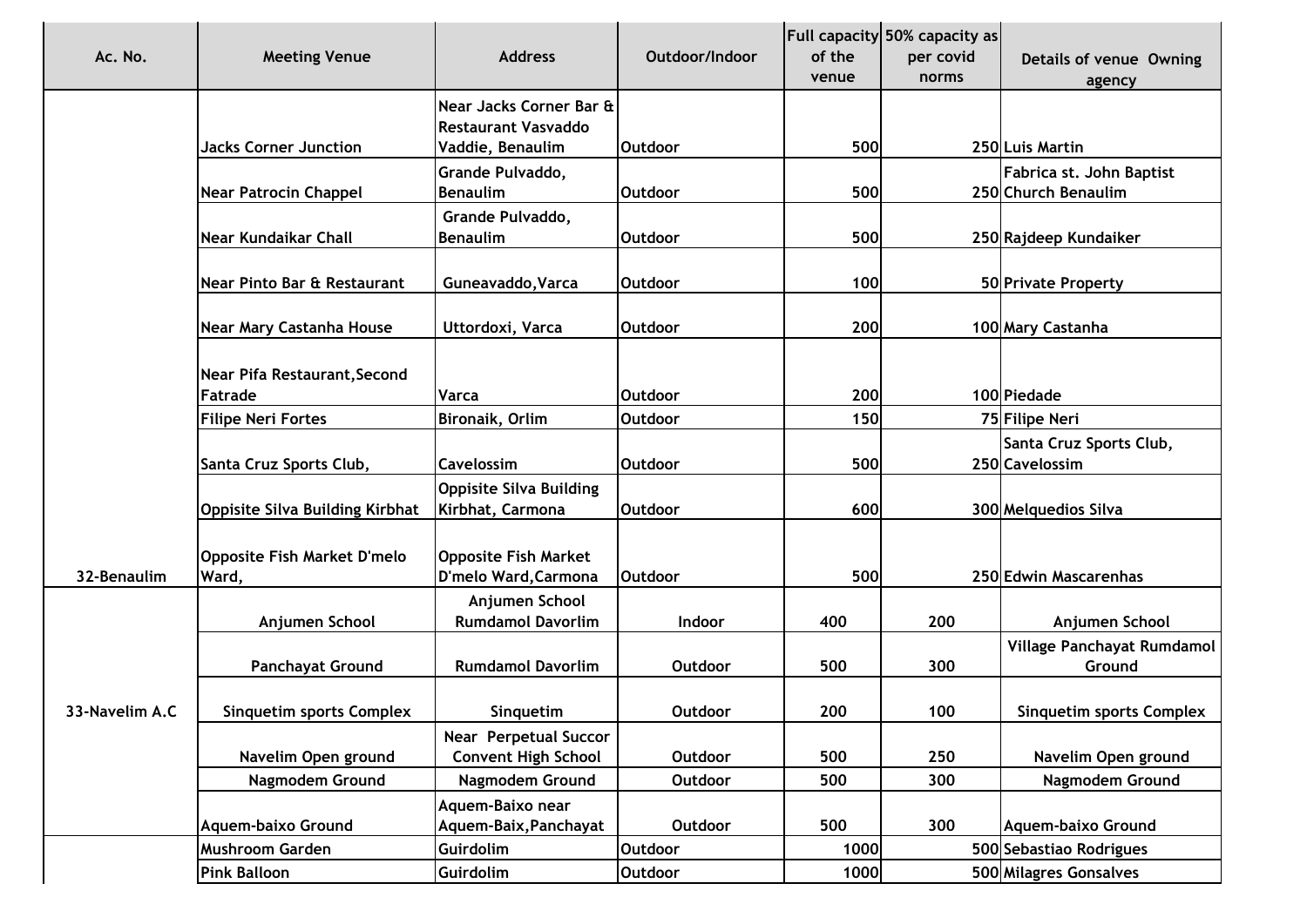|              |                                                     | <b>Address</b>                       |                | Full capacity 50% capacity as |           |                                      |  |
|--------------|-----------------------------------------------------|--------------------------------------|----------------|-------------------------------|-----------|--------------------------------------|--|
| Ac. No.      | <b>Meeting Venue</b>                                |                                      | Outdoor/Indoor | of the                        | per covid | Details of venue Owning              |  |
|              |                                                     |                                      |                | venue                         | norms     | agency                               |  |
|              | Grandeza                                            | Guirdolim                            | Indoor/Outdoor | 1000                          |           | 500 Celio Mascarenhas                |  |
|              | <b>Club of Guirdolim</b>                            | Guirdolim                            | Indoor         | 800                           |           | 400 Gidwan                           |  |
|              | <b>Community Hall</b>                               | Guirdolim                            | Indoor         | 500                           |           | 250 St. Francis Xavier Chapel        |  |
|              |                                                     |                                      |                |                               |           |                                      |  |
|              | Village Panchayat Hall                              | Macazana                             | Indoor         | 200                           |           | 100 Village Panchayat Macasana       |  |
|              | <b>Nevilles Garden</b>                              | Mulem                                | <b>Outdoor</b> | 800                           |           | 400 Neville Pereira                  |  |
|              | <b>Brahma Hall</b>                                  | Mulem                                | Indoor         | 100                           |           | 50 Brahma Devasthan, Gudi            |  |
|              | <b>Community hall</b>                               | Mulem                                | <b>Indoor</b>  | 100                           |           | Taleawadi, Ganesh Utsav<br>50 Mandal |  |
|              | <b>Damodar School Ground</b>                        | Mulem                                | <b>Outdoor</b> | 800                           |           | 400 Parish Priest, Paroda            |  |
|              | Paroda Church Parking Area                          | Paroda                               | <b>Outdoor</b> | 500                           |           | 250 Damodar High School, Gudi        |  |
|              | <b>Chandor Club</b>                                 | Igorgebhat Chador                    | Indoor         | 800                           |           | 400 Members of Club                  |  |
|              | Childrens Park Igorgebhat                           | Igorgebhat Chador                    | <b>Outdoor</b> | 800                           |           | 400 Communidade                      |  |
|              | <b>Cavorim Near Govt. Primary</b><br><b>School</b>  | <b>Cavorim</b>                       | <b>Outdoor</b> | 800                           |           | 400 Communidade                      |  |
|              | <b>Cotta Junction</b>                               | Cotta                                | <b>Outdoor</b> | 800                           |           | 400 PWD                              |  |
|              | <b>Near Franky Bar</b>                              | <b>Cavorim Covatem</b>               | Outdoor        | 600                           |           | 300 Open Space                       |  |
| 34- Cuncolim | <b>Near Fralun House</b>                            | Fatramoll                            | <b>Outdoor</b> | 800                           |           | 400 Open Space                       |  |
|              | <b>Municipality Hall</b>                            | <b>Cuncolim Bazaar</b>               | Indoor         | 200                           |           | 100 Cuncolim Municipal Council       |  |
|              | Cuncolim Kadamba Bus Stand                          | Voddy                                | <b>Outdoor</b> | 500                           |           | 250 Directorate of Sports            |  |
|              | <b>Near Cuncolim Petrol Pump</b>                    | <b>Cuncolim Bazaar</b>               | <b>Outdoor</b> | 300                           |           | 150 Cuncolim Municopal Council       |  |
|              | Open Space Nr. Murida Church   Murida Cuncolim      |                                      | <b>Outdoor</b> | 100                           |           | 50 Church Property                   |  |
|              | Govt Primary School, Talvorda   Nr. G.P.S, Talvorda |                                      | Outdoor        | 150                           |           | 75 Directorate of Education          |  |
|              | <b>Govt Primary School, Simplear</b>                | Nr. G.P.S, Simplear                  | Outdoor        | 100                           |           | 50 directorate of Education          |  |
|              | <b>Comba Paricotto Chapel</b>                       | Nr. Comba Paricotto<br><b>Chapel</b> | Outdoor        | 100                           |           | 50 Church Property                   |  |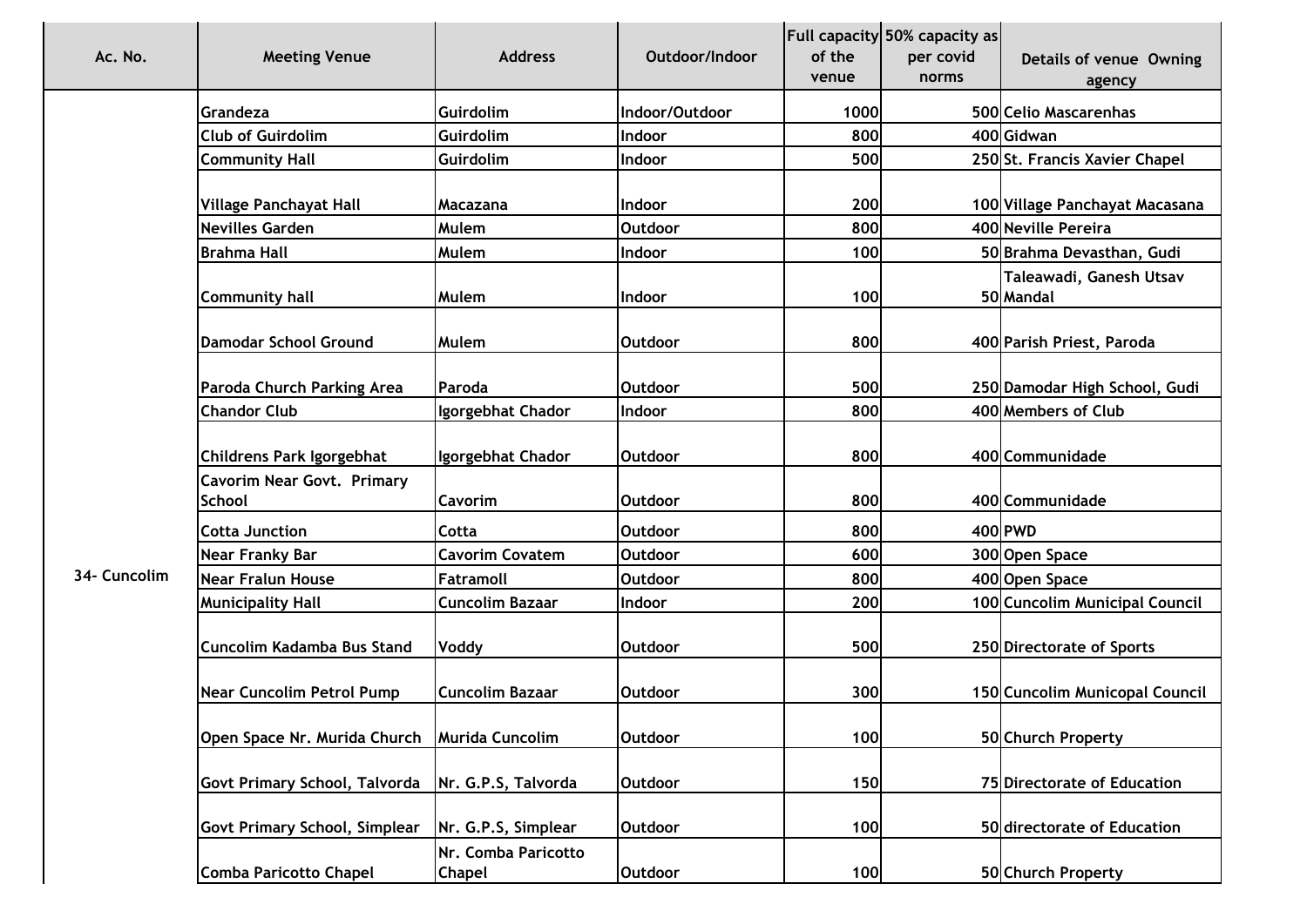| Ac. No. | <b>Meeting Venue</b>                            | <b>Address</b>                                   | Outdoor/Indoor  | of the<br>venue | Full capacity 50% capacity as<br>per covid<br>norms | Details of venue Owning<br>agency                                                 |
|---------|-------------------------------------------------|--------------------------------------------------|-----------------|-----------------|-----------------------------------------------------|-----------------------------------------------------------------------------------|
|         | Demani Masjid                                   | Nr. Demani Masjid,<br>Cuncolim                   | Outdoor         | 100             |                                                     | 50 Masjid Committee                                                               |
|         |                                                 |                                                  |                 |                 |                                                     |                                                                                   |
|         | Ganapati Temple, Demani                         | Nr. Ganapati Temple,<br>Demani                   | <b>Outdoor</b>  | 100             |                                                     | 50 Devasthan Committee                                                            |
|         | <b>Mahalaxmi Temple</b>                         | Nr. Mahalaxmi Temple,<br>Demani                  | <b>Outdoor</b>  | 100             |                                                     | 50 Devasthan Committee                                                            |
|         | <b>Monguinim Cahpel</b>                         | Molanguim Cuncolim                               | <b>Outdoor</b>  | 100             |                                                     | 50 Church Property                                                                |
|         | <b>Government Primary School,</b><br>Panzorconi | G.P.S panzorconi                                 | <b>Outdoor</b>  | 100             |                                                     | 50 Directoate of Education                                                        |
|         | Padribhat football ground                       | <b>Padribhat football</b><br>ground, Par 38 & 39 | Outdoor         | 500             |                                                     | 250 owner details not known                                                       |
|         | Govt. Primary school,<br><b>Cumbeabhat</b>      | Govt. Primary school,<br>Cumbrabhat, part 10     | <b>Outdoor</b>  | 150             |                                                     | deputy director of education<br>Margao near holy spirit<br>75 church Margao       |
|         | Dikarpali football ground                       | Dicarpali football<br>ground, Part 34,35,36      | <b>IOutdoor</b> | 600             |                                                     | 300 owner details not known                                                       |
|         | Lohia Maidan Assolna Bazar                      | Lohia Maidan Assolna<br>Bazar, part 15           | <b>Outdoor</b>  | 700             |                                                     | 350 owner details not known                                                       |
|         | Igorjewado, church ground,<br>Part 41,42,43     | Igorjewado, church<br>ground, Part 41,42,43      | <b>Outdoor</b>  | 500             |                                                     | <b>Eusico Pereira</b><br>250 Contact - 9623309817                                 |
|         | Royal Paradise open air hall                    | Royal Paradise hall, part<br>44, 45              | <b>Outdoor</b>  | 150             |                                                     | Bruno lourenco<br>Contact no 9822126122<br>Office no 08322786277<br>7508322786628 |
|         | Football ground at Oilem moll<br>part 37        | Football ground at<br>Oilem moll part 37         | Outdoor         | 300             |                                                     | Village Panchayat, st jose de<br>150 areal contact 2860372                        |
|         | Play ground at pedda part 8                     | Play ground at pedda<br>part 8                   | <b>Outdoor</b>  | 400             |                                                     | 200 owner details not known                                                       |
|         | Play ground at Ambelim part 9                   | Play ground at Ambelim<br>part 9                 | <b>Outdoor</b>  | 1000            |                                                     | 500 owner details not known                                                       |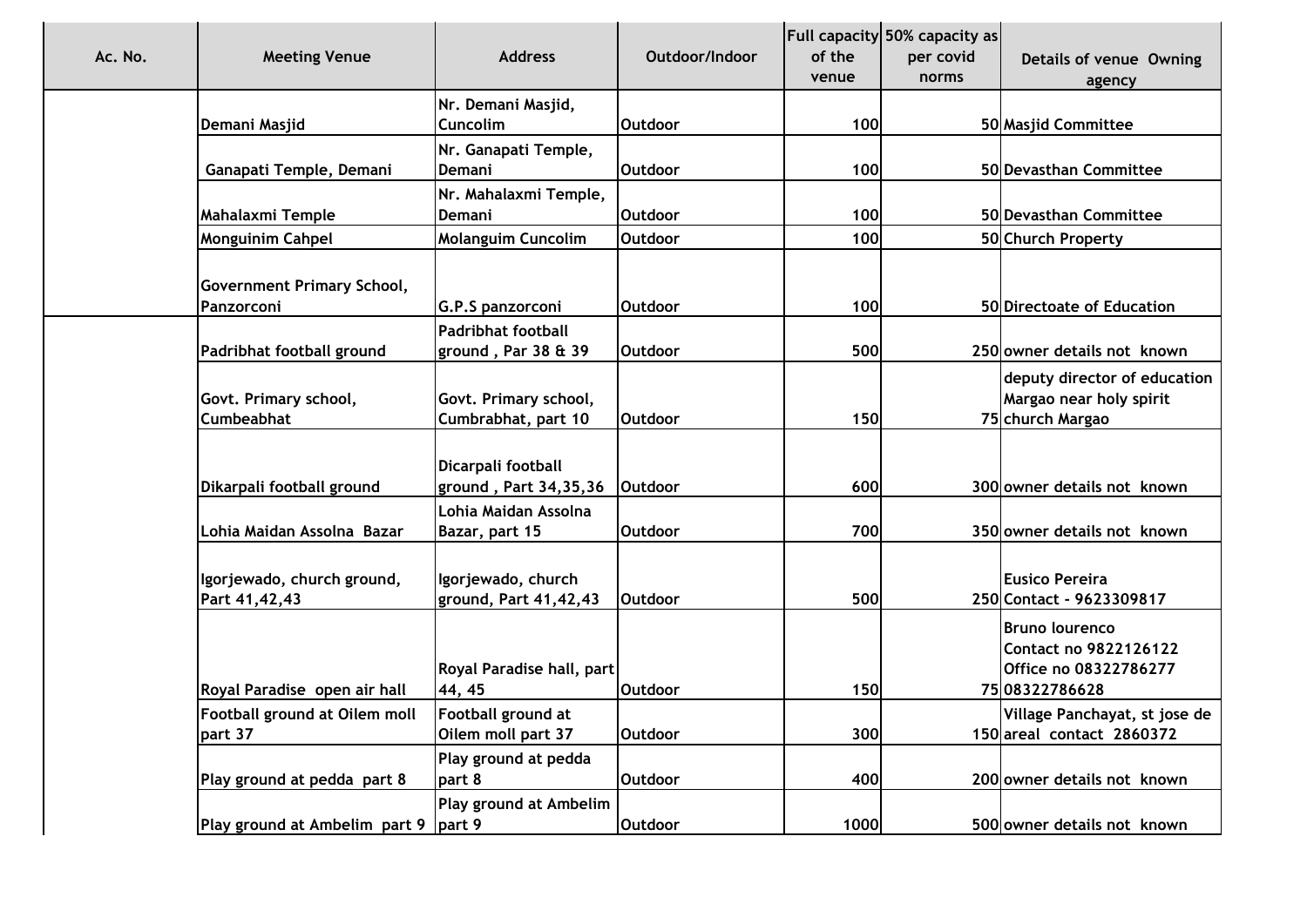| Ac. No.<br><b>Meeting Venue</b>                                    | <b>Address</b>                                                                | Outdoor/Indoor           | of the<br>venue | Full capacity 50% capacity as<br>per covid<br>norms | Details of venue Owning<br>agency                                |
|--------------------------------------------------------------------|-------------------------------------------------------------------------------|--------------------------|-----------------|-----------------------------------------------------|------------------------------------------------------------------|
| Mount marry church hall                                            | Mount marry church hall<br>part 18 to 26                                      | <b>Outdoor</b>           | 500             |                                                     | 250 owner details not known                                      |
| Chinchinim part 18 to 26<br>Chinchinim Church Ground,              | <b>Chinchinim Church</b>                                                      |                          |                 |                                                     |                                                                  |
| part 18 to 26<br>Chinchinim Communidade<br>building, part 18 to 26 | Ground, part 18 to 26<br>Chinchinim<br>Communidade building,<br>part 18 to 26 | <b>Outdoor</b><br>indoor | 1000<br>100     |                                                     | 500 owner details not known<br>50 owner details not known        |
| Chinchinim Dmello hall, part<br>18 to 26                           | Chinchinim Dmello hall,<br>part 18 to 26                                      | indoor                   | 100             |                                                     | Lucio Demelo,<br>50 Contact number-9422643463                    |
| Chinchinim CRCC foot ball<br>ground, part 18 to 26                 | Chinchinim CRCC foot<br>ball ground, part 18 to<br>26                         | <b>Outdoor</b>           | 2000            |                                                     | 1000 owner details not known                                     |
| Next to Club house Dramapur,<br>part 28, 29 & 30                   | <b>Next to Club house</b><br>Dramapur, part 28, 29<br>& 30                    | indoor                   | 100             |                                                     | Village panchayat<br>(Outdoor), Dramapur<br>50 Ph. 2765060       |
| Our lady of Fatima Chapel<br>Baida, part no 24, 25                 | Our lady of Fatima<br>Chapel Baida, part no<br>24, 25                         | <b>Outdoor</b>           | 800             |                                                     | 400 owner details not known                                      |
| Goenchebhat Section 3 open<br>field, part no 12                    | <b>Goenchebhat Section 3</b><br>open field, part no 12                        | <b>Outdoor</b>           | 200             |                                                     | 100 owner details not known                                      |
| <b>Holy cross chapel Poklivoll</b><br>section 2, Part 2            | Holy cross chapel<br>Poklivoll section 2, Part<br>$\overline{2}$              | indoor                   | 250             |                                                     | 125 owner details not known                                      |
| Takawaddo open field, part no                                      | Takawaddo open field,<br>part no 7                                            | <b>Outdoor</b>           | 150             |                                                     | 75 owner details not known                                       |
| Jesus Nqazareth Chapel, Part 5, Part 5                             | Jesus Ngazareth Chapel                                                        | Outdoor                  | 150             |                                                     | Jesus Nazareth Chapel<br><b>Cutbona Contact</b><br>75 9552536494 |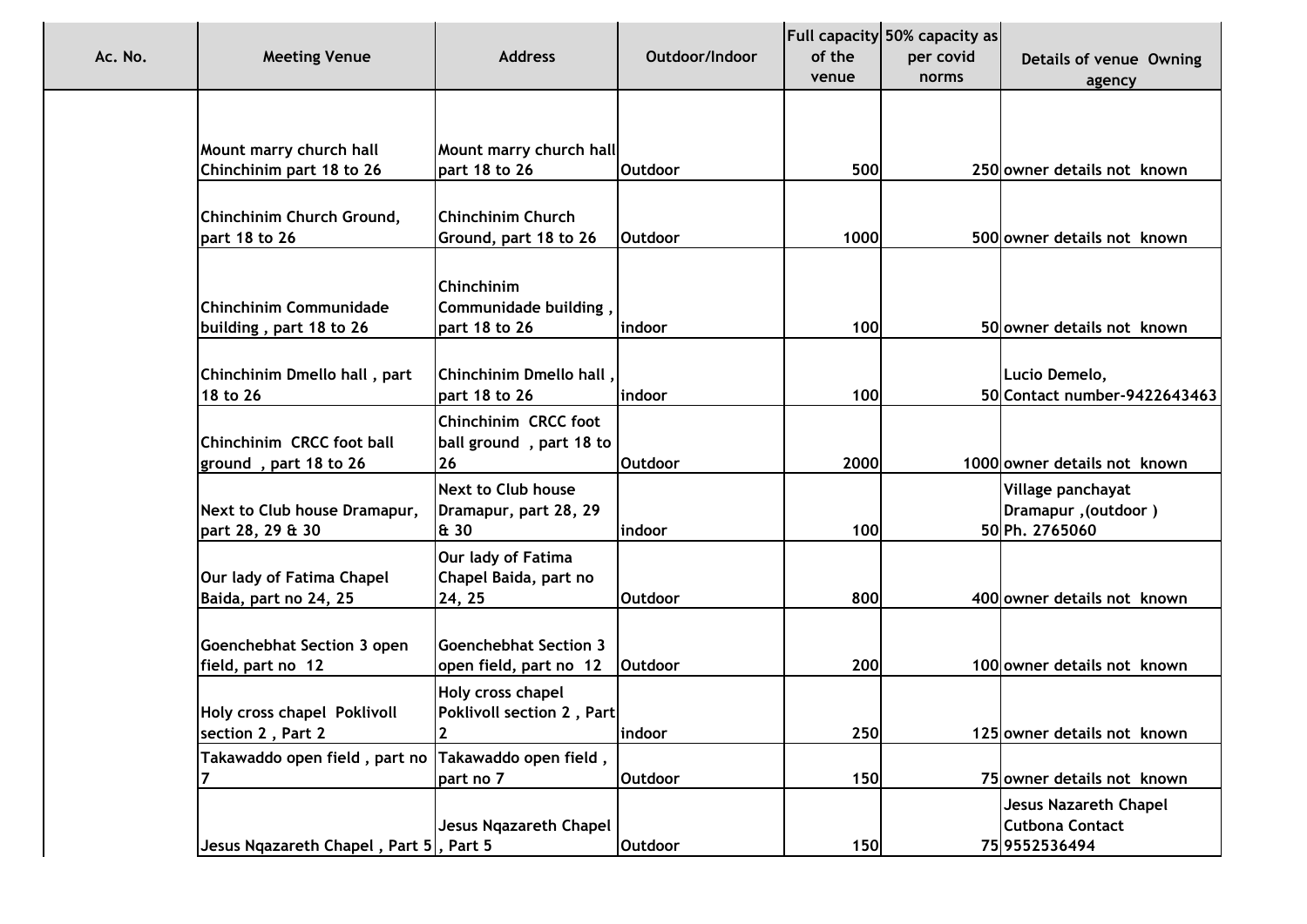|                |                                         |                                 |                |        | Full capacity 50% capacity as |                                  |
|----------------|-----------------------------------------|---------------------------------|----------------|--------|-------------------------------|----------------------------------|
| Ac. No.        | <b>Meeting Venue</b>                    | <b>Address</b>                  | Outdoor/Indoor | of the | per covid                     | Details of venue Owning          |
|                |                                         |                                 |                | venue  | norms                         | agency                           |
|                |                                         |                                 |                |        |                               |                                  |
|                |                                         |                                 |                |        |                               |                                  |
|                | <b>St. Xavier School football</b>       | <b>St. Xavier School</b>        |                |        |                               |                                  |
|                | ground, part 9                          | football ground, part 9 Outdoor |                | 300    |                               | 150 owner details not known      |
|                |                                         |                                 |                |        |                               |                                  |
|                | Holy cross chapel Baradi (              | Holy cross chapel               | Outdoor        | 200    |                               | 100 owner details not known      |
|                | Down), Part 1                           | Baradi (Down), Part 1           |                |        |                               |                                  |
| 35 Velim AC    | Near Pinto Bar, Part No. 1              | Near Pinto Bar, Part<br>No. 1   | <b>Outdoor</b> | 200    |                               | 100 owner details not known      |
|                | Quepem Municipal Garden                 |                                 |                |        |                               | <b>Quepem Municipal Council</b>  |
|                | <b>Quepem</b>                           | <b>Quepem Goa</b>               | Out door       | 200    |                               | 100 Quepem                       |
|                |                                         |                                 |                |        |                               |                                  |
| 36-Quepem A.C. | Village panchayat Ground Cola           | Cola Canacona                   | Out door       | 700    |                               | 350 Secratary V.P. Cola          |
|                |                                         |                                 |                |        |                               | <b>Quepem Municipal Council</b>  |
|                | Quepem Municipal Hall Quepem Quepem Goa |                                 | Indoor         | 200    |                               | 100 Quepem                       |
|                | Cacora Curchorem Municipal              |                                 |                |        |                               | Chief Officer, curchorem         |
|                | Council                                 | <b>Curchorem</b>                | Indoor         | 250    |                               | 150 cacora Municipal council     |
|                |                                         |                                 |                |        |                               |                                  |
|                | <b>Curchorem Police Station</b>         | <b>Curchorem</b>                | Indoor         | 100    |                               | 50 P.I. Curchorem                |
|                |                                         |                                 |                |        |                               | <b>Principal Sarvodaya</b>       |
| 37-Curchorem   |                                         |                                 |                |        |                               | <b>Educational High</b>          |
|                | Sarvodaya Educational                   |                                 | Indoor         | 200    |                               | 100 school, Curchorem            |
|                |                                         |                                 |                |        |                               | <b>Managing Director Kadamba</b> |
|                | <b>New KadambaBus Stand</b>             |                                 | <b>Outdoor</b> | 300    |                               | 150 Bus stand Curchorem.         |
|                |                                         | Nr.Railway                      |                |        |                               | Chief Officer, curchorem         |
|                | municipal stage                         | <b>StationCurchorem</b>         | outdoor        | 300    |                               | 150 cacora Municipal council     |
|                |                                         |                                 |                |        |                               |                                  |
|                | Mollem panchayat ground                 | <b>Molem Goa</b>                | <b>Outdoor</b> | 1000   |                               | 500 V.P. Mollem                  |
|                |                                         |                                 |                |        |                               |                                  |
| 38 - Sanvordem | Sancorda panchayat ground               | Sancorda                        | Outdoor        | 2000   |                               | 1000 V.P. Sancorda               |
|                |                                         |                                 |                |        |                               |                                  |
|                | Near tourist taxi stand Collem          | <b>Collem</b>                   | <b>Outdoor</b> | 500    |                               | 250 V.P. Collem                  |
|                |                                         |                                 |                |        |                               | Sateri pisani devasthan          |
|                | Sateri pisani hall Kalsai               | Kirlapal                        | Indoor         | 200    |                               | 100 committee                    |
|                |                                         |                                 |                |        |                               | <b>Chief Officer Sanguem</b>     |
|                | Sanguem Bus Stand                       | Sanguem Goa                     | Outdoor        | 3000   | 1500                          | <b>Municipal Council</b>         |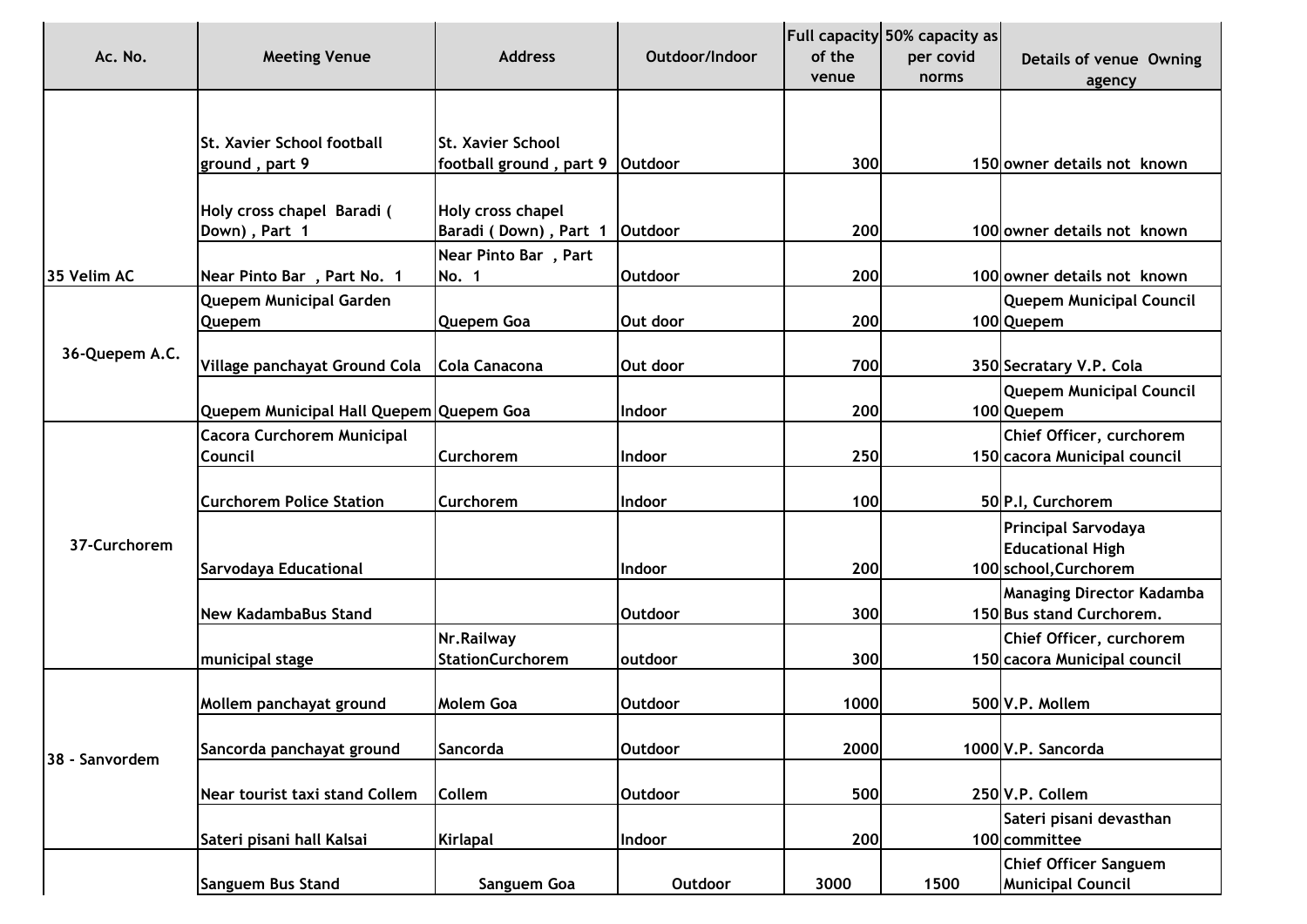|            |                                       |                                 |                |        | <b>Full capacity 50% capacity as</b> |                                                         |
|------------|---------------------------------------|---------------------------------|----------------|--------|--------------------------------------|---------------------------------------------------------|
| Ac. No.    | <b>Meeting Venue</b>                  | <b>Address</b>                  | Outdoor/Indoor | of the | per covid                            | Details of venue Owning                                 |
|            |                                       |                                 |                | venue  | norms                                | agency                                                  |
|            | <b>Srison Plasa Hall</b>              | Sanguem Goa                     | <b>Indoor</b>  | 500    | 250                                  |                                                         |
|            |                                       |                                 |                |        |                                      |                                                         |
|            | <b>Municipal Council Sanguem Hall</b> |                                 |                |        |                                      | <b>Chief Officer Sanguem</b>                            |
|            | <b>Second Floor</b>                   | Sanguem Goa                     | Indoor         | 300    | 150                                  | <b>Municipal Council</b>                                |
|            |                                       |                                 |                |        |                                      |                                                         |
|            | <b>Municipal Council Sanguem Hall</b> |                                 |                |        |                                      | <b>Chief Officer Sanguem</b>                            |
|            | <b>First Floor</b>                    | Sanguem Goa                     | Indoor         | 200    | 100                                  | <b>Municipal Council</b>                                |
|            |                                       |                                 |                |        |                                      | Shri. Tushar Karmalkar,                                 |
|            | <b>Vithal Sabhagrah</b>               | Sanguem Goa                     | Indoor         | 200    | 100                                  | Secretary, 9823090039                                   |
|            |                                       |                                 |                |        |                                      | Mrs. Sushma Bhandari, Office                            |
|            | <b>Gurukul Hall</b>                   | Sanguem Goa                     | Indoor         | 100    | 50                                   | Staff 9545754499                                        |
|            |                                       |                                 |                |        |                                      | Mrs. Sushma Bhandari, Office                            |
|            | <b>VP Uguem Hall</b>                  | Uguem Sanguem                   | Indoor         | 200    | 100                                  | Staff 9545754499                                        |
|            |                                       |                                 |                |        |                                      |                                                         |
|            | Shree Sidivinayak Devasthan           |                                 |                |        | 250                                  | Shri Vijendra Velip,                                    |
|            | <b>Congorem Hall</b>                  | Barazan, Bhati Sanguem          | Indoor         | 500    |                                      | President, 9405656831                                   |
|            |                                       |                                 |                |        |                                      |                                                         |
|            | Mallikarjun Devasthan Bhati<br>Hall   | <b>Bhati Sanguem</b>            | Indoor         | 300    | 150                                  | Shri. Rama Gaonkar,<br><b>President 9420896459</b>      |
| 39 Sanguem |                                       |                                 |                |        |                                      |                                                         |
|            | Mahalaximi Temple Hall                | Villiena, Bhati, Sanguem        | <b>Indoor</b>  | 200    | 100                                  | Shri. Chanda Anant Naik,<br><b>President 9823546636</b> |
|            |                                       |                                 |                |        |                                      |                                                         |
|            | Sarvajanik Ganesh Mandap              | Vaddem, Colony No.1,<br>Sanguem | Indoor         | 250    | 125                                  | Shri. Chandan Unandkar,<br><b>President 9420768385</b>  |
|            |                                       |                                 |                |        |                                      | Shri Jagannath Naik,                                    |
|            | <b>VKSS Hall</b>                      | Vaddem                          | Indoor         | 200    | 100                                  | Secretary 9421240066                                    |
|            |                                       |                                 |                |        |                                      |                                                         |
|            | <b>Chandreshwar Dudh Society</b>      | Vichundrem, Netravali,          |                |        |                                      | Shri. Rajendra R. Gaonkar,                              |
|            | <b>Hall</b>                           | Sanguem-Goa                     | <b>Indoor</b>  | 100    | 50                                   | Secretary, 9421255799                                   |
|            |                                       |                                 |                |        |                                      |                                                         |
|            | <b>Bus Stand Netravali</b>            | Netravali, Sanguem Goa          | Outdoor        | 500    | 250                                  | Village Panchayat Netravali                             |
|            |                                       |                                 |                |        |                                      | Shri Jagannath Naik,                                    |
|            | <b>VKSS Hall Netravali</b>            | Netravali, Sanguem Goa          | Indoor         | 200    | 100                                  | Secretary 9421240066                                    |
|            |                                       |                                 |                |        |                                      |                                                         |
|            | Netravali Dugdhseva Vevsaik           |                                 |                |        |                                      | Shri. Sadanand Gaonkar,                                 |
|            | <b>Society Hall</b>                   | Netravali, Sanguem Goa          | Indoor         | 100    | 50                                   | Secretary, 9421239934                                   |
|            |                                       |                                 |                |        |                                      |                                                         |